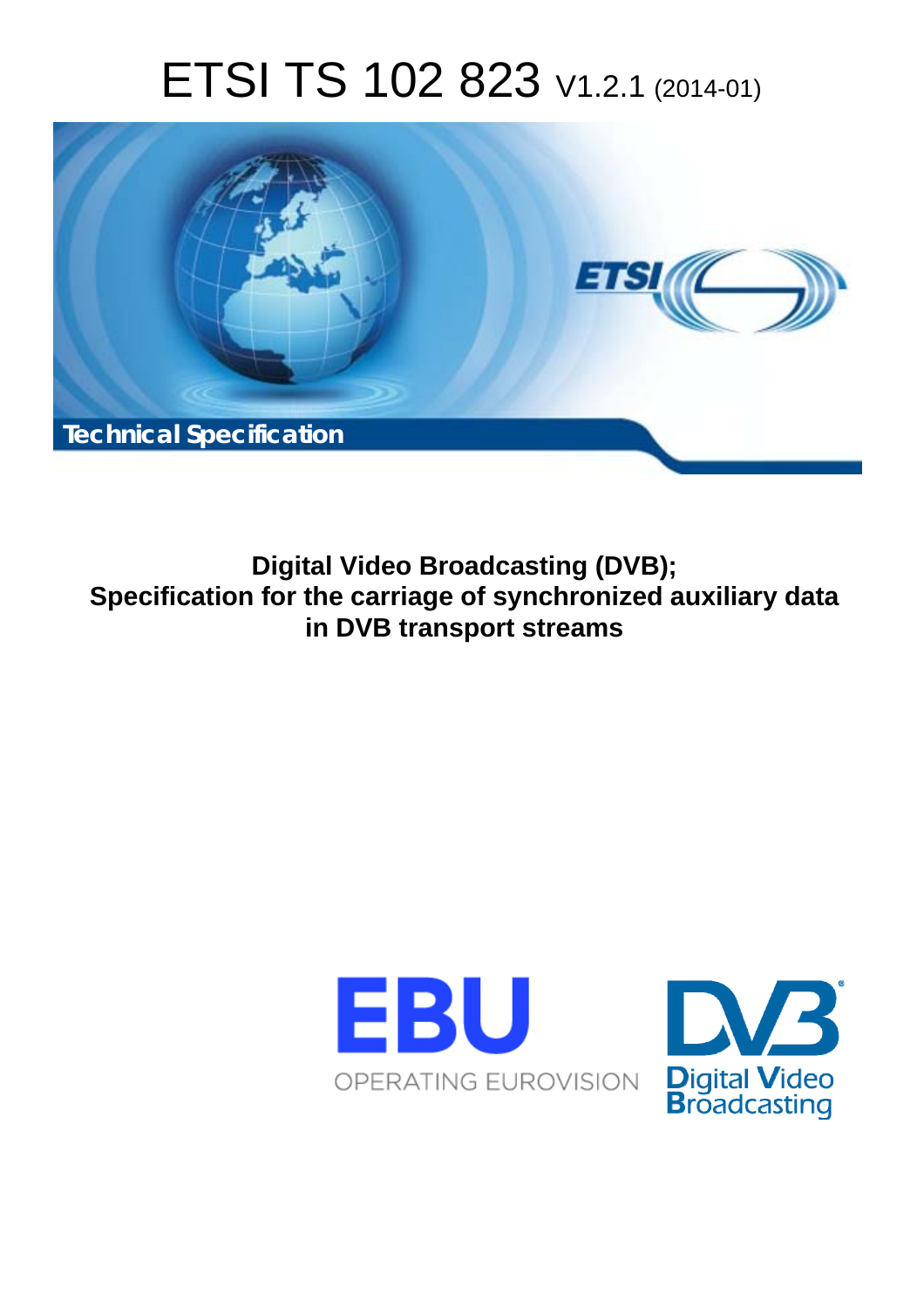Reference RTS/JTC-DVB-332

Keywords broadcasting, digital, DVB, MPEG, TV, video

#### *ETSI*

#### 650 Route des Lucioles F-06921 Sophia Antipolis Cedex - FRANCE

Tel.: +33 4 92 94 42 00 Fax: +33 4 93 65 47 16

Siret N° 348 623 562 00017 - NAF 742 C Association à but non lucratif enregistrée à la Sous-Préfecture de Grasse (06) N° 7803/88

#### *Important notice*

Individual copies of the present document can be downloaded from: [http://www.etsi.org](http://www.etsi.org/)

The present document may be made available in more than one electronic version or in print. In any case of existing or perceived difference in contents between such versions, the reference version is the Portable Document Format (PDF). In case of dispute, the reference shall be the printing on ETSI printers of the PDF version kept on a specific network drive within ETSI Secretariat.

Users of the present document should be aware that the document may be subject to revision or change of status. Information on the current status of this and other ETSI documents is available at <http://portal.etsi.org/tb/status/status.asp>

If you find errors in the present document, please send your comment to one of the following services: [http://portal.etsi.org/chaircor/ETSI\\_support.asp](http://portal.etsi.org/chaircor/ETSI_support.asp)

#### *Copyright Notification*

No part may be reproduced except as authorized by written permission. The copyright and the foregoing restriction extend to reproduction in all media.

> © European Telecommunications Standards Institute 2014. © European Broadcasting Union 2014. All rights reserved.

**DECT**TM, **PLUGTESTS**TM, **UMTS**TM and the ETSI logo are Trade Marks of ETSI registered for the benefit of its Members. **3GPP**TM and **LTE**™ are Trade Marks of ETSI registered for the benefit of its Members and of the 3GPP Organizational Partners. **GSM**® and the GSM logo are Trade Marks registered and owned by the GSM Association.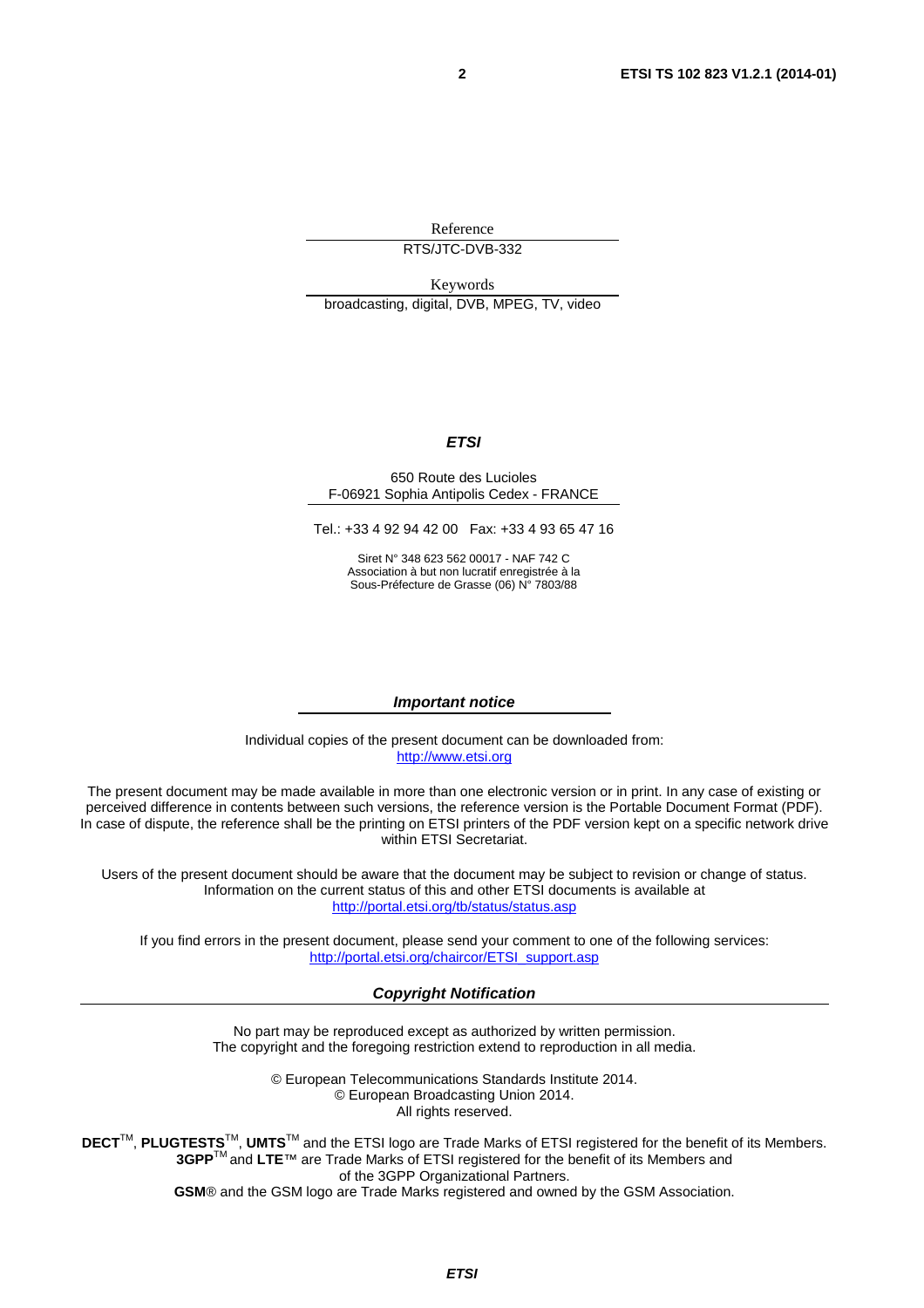# Contents

| 1                  |                             |  |
|--------------------|-----------------------------|--|
| 2                  |                             |  |
| 2.1                |                             |  |
| 2.2                |                             |  |
|                    |                             |  |
| 3                  |                             |  |
| 3.1                |                             |  |
| 3.2                |                             |  |
| 4                  |                             |  |
| 4.1                |                             |  |
| 4.2                |                             |  |
| 4.3                |                             |  |
| 4.4                |                             |  |
| 4.5                |                             |  |
| 5                  |                             |  |
| 5.1                |                             |  |
| 5.2                |                             |  |
| 5.2.1              |                             |  |
| 5.2.1.1            |                             |  |
| 5.2.1.2            |                             |  |
| 5.2.1.3            |                             |  |
| 5.2.2              |                             |  |
| 5.2.2.1            |                             |  |
| 5.2.2.2            |                             |  |
| 5.2.2.3            |                             |  |
| 5.2.2.4            |                             |  |
| 5.2.3              |                             |  |
| 5.2.3.1            |                             |  |
| 5.2.3.2            |                             |  |
| 5.2.3.3            |                             |  |
| 5.2.4              |                             |  |
| 5.2.4.1            |                             |  |
| 5.2.4.2            |                             |  |
| 5.2.4.3            |                             |  |
| 5.2.4.4            |                             |  |
| 5.2.5              |                             |  |
| 5.2.5.1            |                             |  |
| 5.2.5.2            |                             |  |
| 5.2.5.3            |                             |  |
| 5.2.6              |                             |  |
| 5.2.6.1            |                             |  |
| 5.2.6.2<br>5.2.6.3 |                             |  |
|                    |                             |  |
|                    | <b>Annex A (normative):</b> |  |
| A.1                |                             |  |
| A.2                |                             |  |
| A.3                |                             |  |
|                    |                             |  |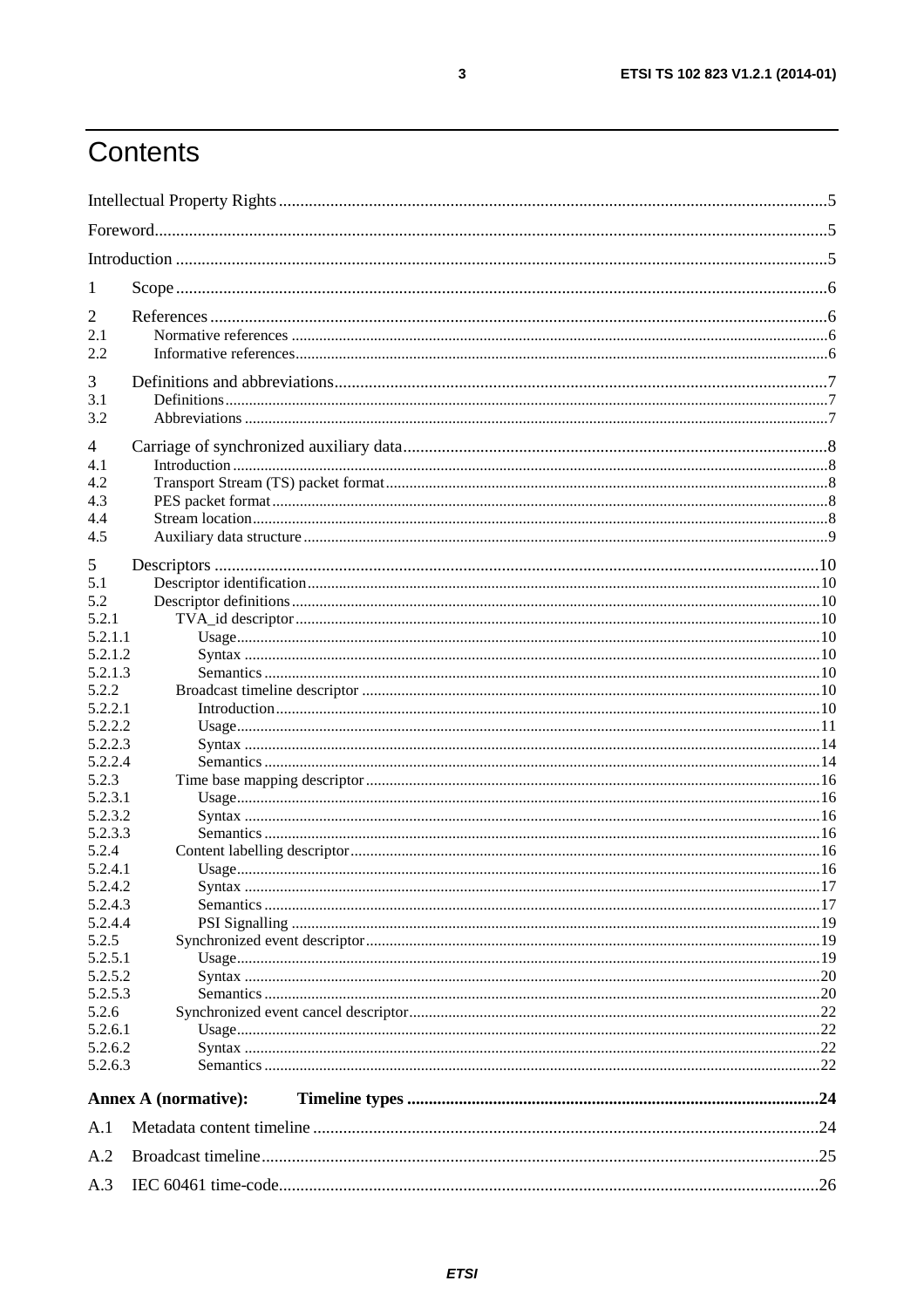|              | <b>Annex B</b> (informative): |                                                                    |  |
|--------------|-------------------------------|--------------------------------------------------------------------|--|
| B.1          |                               |                                                                    |  |
| B.1.1        |                               |                                                                    |  |
| B.1.2        |                               |                                                                    |  |
| <b>B.1.3</b> |                               |                                                                    |  |
| B.2          |                               |                                                                    |  |
|              | <b>Annex C</b> (informative): |                                                                    |  |
| C.1          |                               |                                                                    |  |
| C.2          |                               |                                                                    |  |
| C.3          |                               |                                                                    |  |
| C.4          |                               |                                                                    |  |
|              | <b>Annex D</b> (informative): | Broadcast timeline disruption in digital TV distribution systems35 |  |
| D.1          |                               |                                                                    |  |
| D.2          |                               |                                                                    |  |
| D.3          |                               |                                                                    |  |
| D.4          |                               |                                                                    |  |
| D.5          |                               |                                                                    |  |
|              |                               |                                                                    |  |
|              |                               |                                                                    |  |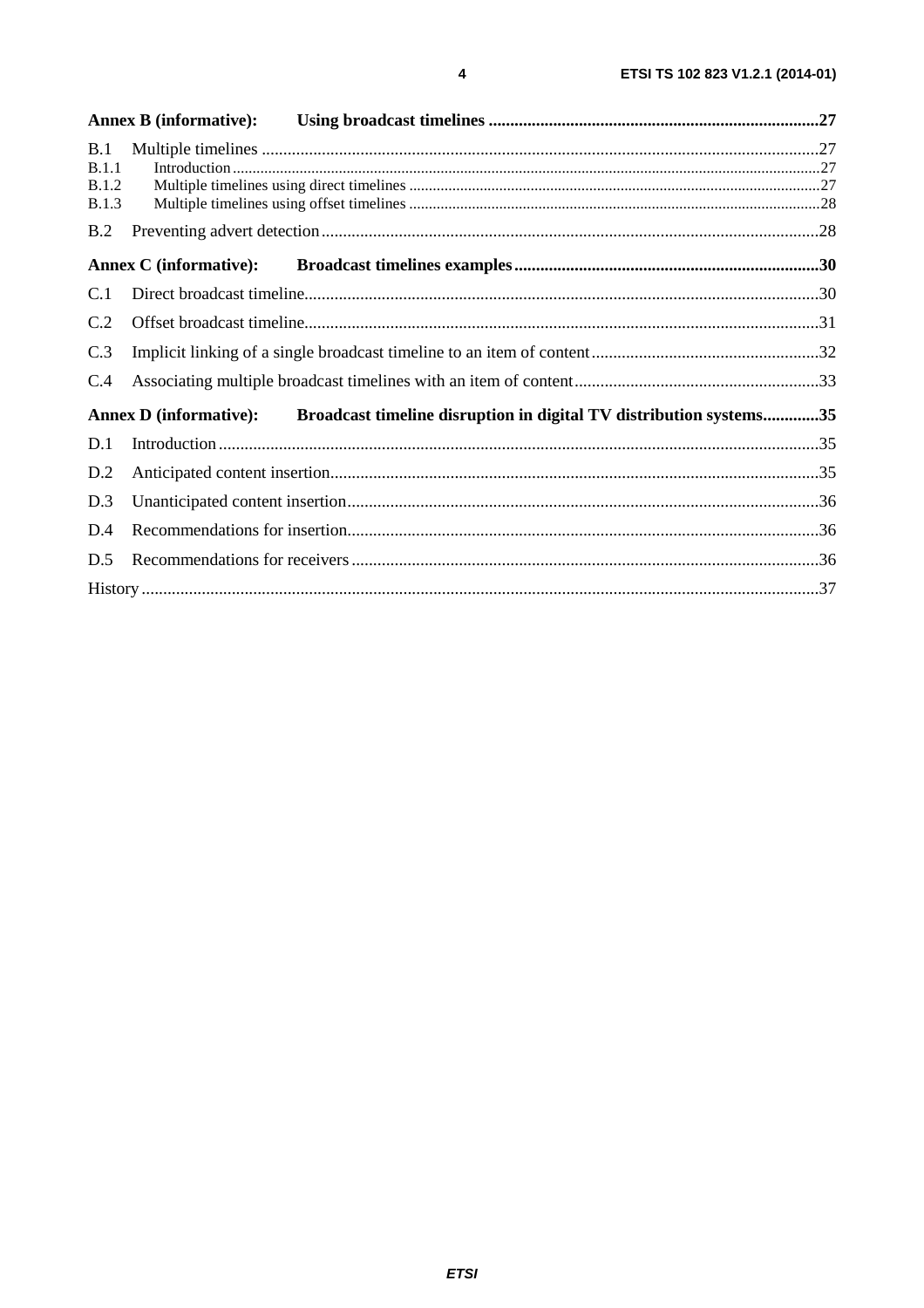### Intellectual Property Rights

IPRs essential or potentially essential to the present document may have been declared to ETSI. The information pertaining to these essential IPRs, if any, is publicly available for **ETSI members and non-members**, and can be found in ETSI SR 000 314: *"Intellectual Property Rights (IPRs); Essential, or potentially Essential, IPRs notified to ETSI in respect of ETSI standards"*, which is available from the ETSI Secretariat. Latest updates are available on the ETSI Web server [\(http://ipr.etsi.org](http://webapp.etsi.org/IPR/home.asp)).

Pursuant to the ETSI IPR Policy, no investigation, including IPR searches, has been carried out by ETSI. No guarantee can be given as to the existence of other IPRs not referenced in ETSI SR 000 314 (or the updates on the ETSI Web server) which are, or may be, or may become, essential to the present document.

### Foreword

This Technical Specification (TS) has been produced by Joint Technical Committee (JTC) Broadcast of the European Broadcasting Union (EBU), Comité Européen de Normalisation ELECtrotechnique (CENELEC) and the European Telecommunications Standards Institute (ETSI).

NOTE: The EBU/ETSI JTC Broadcast was established in 1990 to co-ordinate the drafting of standards in the specific field of broadcasting and related fields. Since 1995 the JTC Broadcast became a tripartite body by including in the Memorandum of Understanding also CENELEC, which is responsible for the standardization of radio and television receivers. The EBU is a professional association of broadcasting organizations whose work includes the co-ordination of its members' activities in the technical, legal, programme-making and programme-exchange domains. The EBU has active members in about 60 countries in the European broadcasting area; its headquarters is in Geneva.

European Broadcasting Union CH-1218 GRAND SACONNEX (Geneva) Switzerland Tel: +41 22 717 21 11<br>Fax: +41 22 717 24 81 Fax: +41 22 717 24 81

The Digital Video Broadcasting Project (DVB) is an industry-led consortium of broadcasters, manufacturers, network operators, software developers, regulatory bodies, content owners and others committed to designing global standards for the delivery of digital television and data services. DVB fosters market driven solutions that meet the needs and economic circumstances of broadcast industry stakeholders and consumers. DVB standards cover all aspects of digital television from transmission through interfacing, conditional access and interactivity for digital video, audio and data. The consortium came together in 1993 to provide global standardization, interoperability and future proof specifications.

### Introduction

The Moving Pictures Expert group (MPEG) has specified in ISO/IEC 13818-1 [1] how one or more elementary streams may be carried within a Transport Stream. The present document includes the definition of how two or more elementary streams of a particular service may be encoded so as observe the rules of a timing model and so ensure that they can be synchronized within the receiver. Whilst the description of this timing model focuses on video and audio, it is applicable to any kind of data stream. Existing Digital Video Broadcasting (DVB) specifications for conveying ITU-R System B Teletext in DVB bitstreams (see EN 300 472 [2]) and Subtitling Systems (see EN 300 743 [3]) already exploit this. However, they are not readily scalable so as to be applicable to the carriage of other kinds of "auxiliary" data that needs to be synchronized. Hence, the present document has been developed to address this issue and so provide a generic method for the carriage of synchronized auxiliary data in DVB transport streams.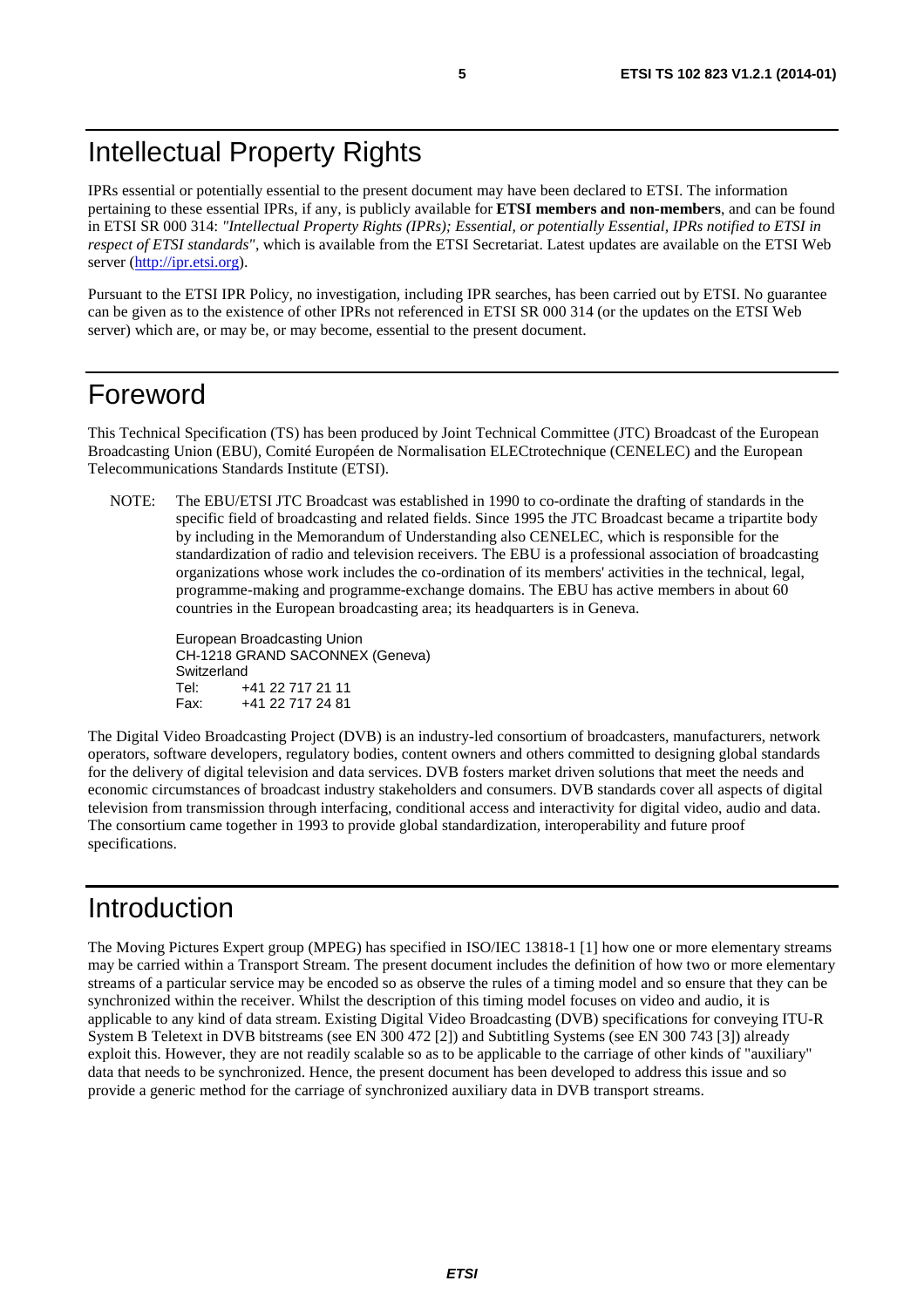### 1 Scope

The present document describes a method by which auxiliary data, which needs to be synchronized with linear components of a service, such as video and audio streams, may be carried in a DVB transport stream.

### 2 References

References are either specific (identified by date of publication and/or edition number or version number) or non-specific. For specific references, only the cited version applies. For non-specific references, the latest version of the reference document (including any amendments) applies.

Referenced documents which are not found to be publicly available in the expected location might be found at [http://docbox.etsi.org/Reference.](http://docbox.etsi.org/Reference)

NOTE: While any hyperlinks included in this clause were valid at the time of publication, ETSI cannot guarantee their long term validity.

### 2.1 Normative references

The following referenced documents are necessary for the application of the present document.

- [1] Recommendation ITU-T H.222.0 | ISO/IEC 13818-1: "Information technology Generic coding of moving pictures and associated audio information -Part 1: Systems".
- [2] ETSI EN 300 472: "Digital Video Broadcasting (DVB); Specification for conveying ITU-R System B Teletext in DVB bitstreams".
- [3] ETSI EN 300 743: "Digital Video Broadcasting (DVB); Subtitling systems".
- [4] ETSI EN 300 468: "Digital Video Broadcasting (DVB); Specification for Service Information (SI) in DVB systems".
- [5] ETSI TS 102 323: "Digital Video Broadcasting (DVB); Carriage and signalling of TV-Anytime information in DVB transport streams".
- [6] Recommendation ITU-T H.262 | ISO/IEC 13818-2: "Information technology Generic coding of moving pictures and associated audio information: Video".
- [7] Void.
- [8] **IEC 60461:** "Time and control code".
- [9] ETSI TS 102 822-3-1: "Broadcast and On-line Services: Search, select, and rightful use of content on personal storage systems ("TV-Anytime"); Part 3: Metadata; Sub-part 1: Phase 1 - Metadata schemas".
- [10] ETSI TS 101 162: "Digital Video Broadcasting (DVB); Allocation of identifiers and codes for Digital Video Broadcasting (DVB) systems".

### 2.2 Informative references

The following referenced documents are not necessary for the application of the present document but they assist the user with regard to a particular subject area.

[i.1] ISO/IEC 13818-6: "Information technology -- Generic coding of moving pictures and associated audio information -- Part 6: Extensions for DSM-CC".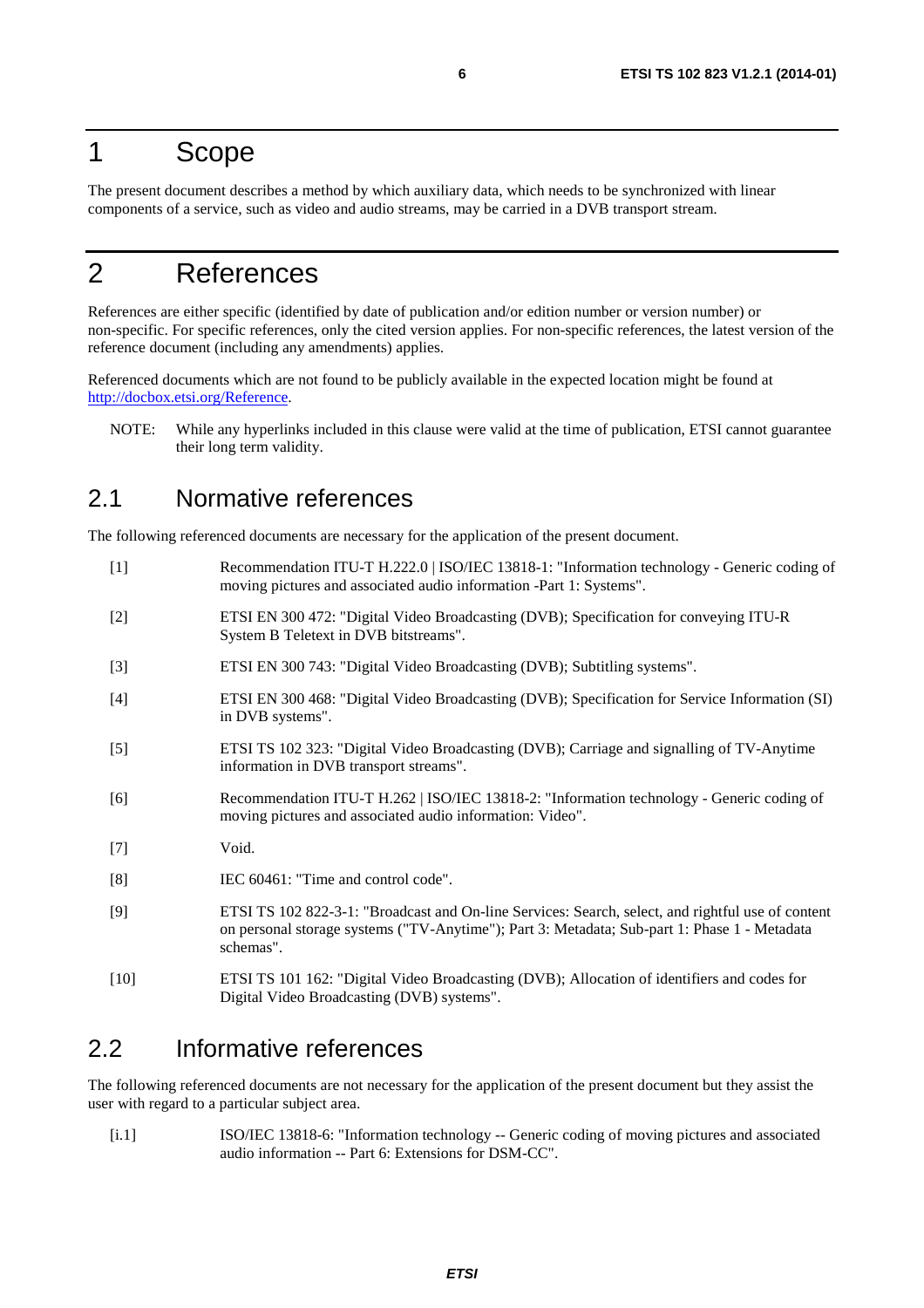# 3 Definitions and abbreviations

### 3.1 Definitions

For the purposes of the present document, the following terms and definitions apply:

**broadcast timeline:** stream of data which conveys a metadata content timeline during the broadcast of an item of content

NOTE: See clause A.2.

**metadata content timeline:** conceptual progress of time inherent in an item of content, which may be referred to by metadata and delivered by a broadcast timeline

NOTE: See clause A.1.

**timebase:** data type used in TV-Anytime metadata for the purpose of referencing the metadata content timeline for an item of content

NOTE: See TS 102 822-3-1 [9].

### 3.2 Abbreviations

For the purposes of the present document, the following abbreviations apply:

| <b>CRC</b><br><b>CRID</b><br>DSM-CC     | <b>Cyclic Redundancy Check</b><br>Content Reference Identifier<br>Digital Storage Media - Command & Control |
|-----------------------------------------|-------------------------------------------------------------------------------------------------------------|
| NOTE:                                   | Defined in ISO/IEC 13818-6 [i.1].                                                                           |
| <b>DVB</b><br><b>MPEG</b><br><b>NPT</b> | Digital Video Broadcasting<br>Moving Pictures Expert group<br>Normal Play Time                              |
| NOTE:                                   | Defined in ISO/IEC 13818-6 [i.1].                                                                           |
| <b>PES</b>                              | Packetized Elementary Stream                                                                                |
| <b>PID</b>                              | Packet IDentifier                                                                                           |
| <b>PMT</b>                              | Program Map Table                                                                                           |
| PSI                                     | Program Specific Information                                                                                |
| <b>PTS</b>                              | <b>Presentation Time Stamp</b>                                                                              |
| <b>PVR</b>                              | Personal Video Recorder                                                                                     |
| SI                                      | Service Information                                                                                         |
| <b>STC</b>                              | <b>System Time Clock</b>                                                                                    |
| NOTE:                                   | Defined in ISO/IEC 13818-1 [1].                                                                             |
| <b>TS</b>                               | <b>Transport Stream</b>                                                                                     |
| TV                                      | TeleVision                                                                                                  |
| <b>TVA</b>                              | TV-Anytime                                                                                                  |
|                                         |                                                                                                             |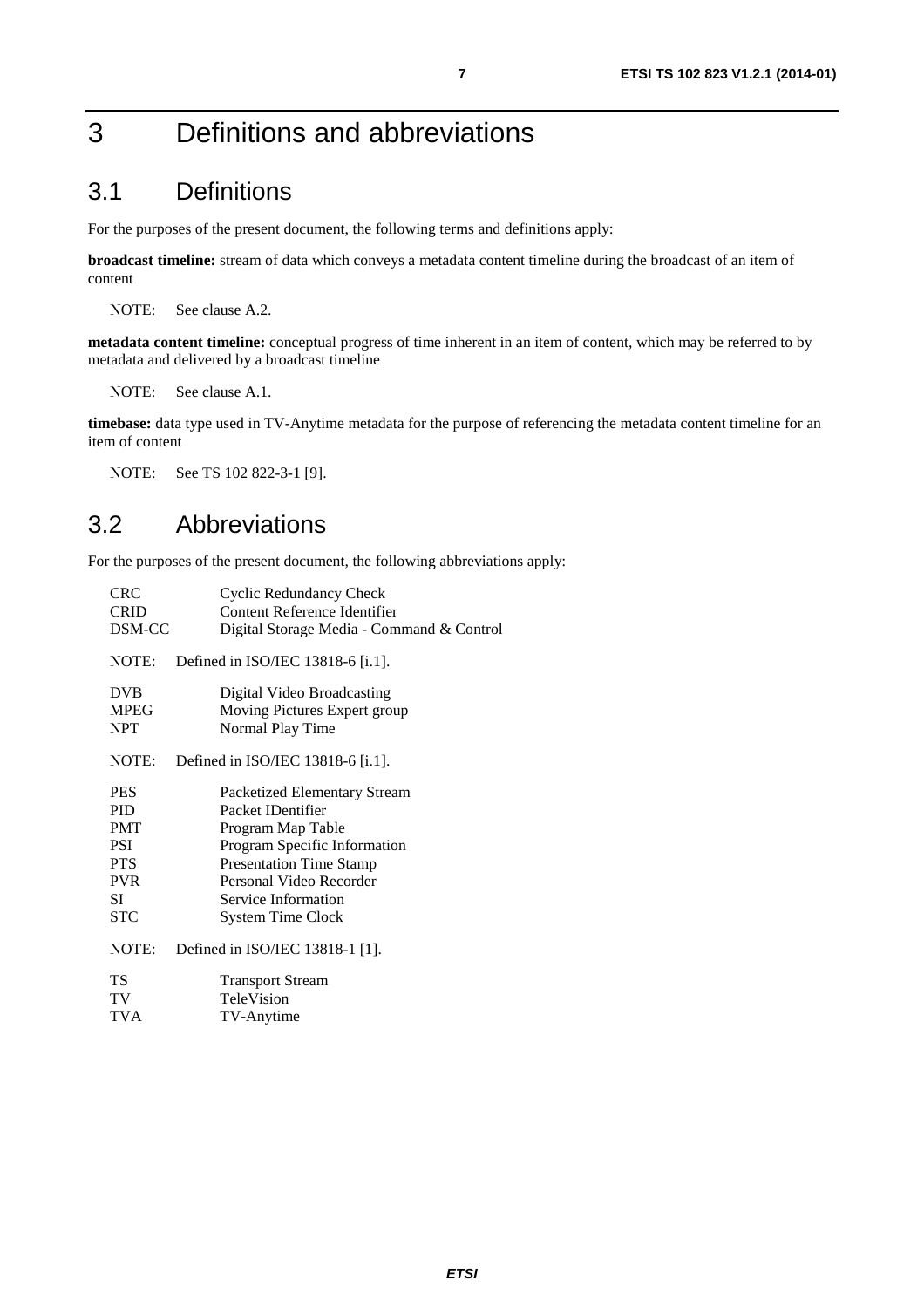# 4 Carriage of synchronized auxiliary data

### 4.1 Introduction

Synchronized auxiliary data that needs to be delivered in such a way so as to ensure a fixed timing relationship with other linear streams within a DVB service, e.g. video and audio, shall be conveyed in Packetized Elementary Stream (PES) packets, which are carried by Transport Stream (TS) packets as defined in ISO/IEC 13818-1 [1].

The Packet Identifier (PID) of an elementary stream carrying synchronized auxiliary data that is associated with a DVB Service is identified in the Program Map Table (PMT) of the Program Specific Information (PSI) for that service.

An elementary stream carrying synchronized auxiliary data shall be given stream type value 0x06, which indicates a PES stream carrying private data.

A DVB service may include one or more elementary streams carrying synchronized auxiliary data. Only one PES packet per elementary stream shall be encoded with a particular value of PTS.

### 4.2 Transport Stream (TS) packet format

The standard TS packet syntax and semantics are followed.

### 4.3 PES packet format

The standard PES packet syntax and semantics are followed noting the following constraints:

| stream id                   | Set to "1011 1101" (0xBD) meaning "private_stream_1".                                                                                                                                                                                                                 |
|-----------------------------|-----------------------------------------------------------------------------------------------------------------------------------------------------------------------------------------------------------------------------------------------------------------------|
| data_alignment_indicator    | Set to $"1"$ .                                                                                                                                                                                                                                                        |
| <b>PES_packet_data_byte</b> | These bytes are coded in accordance with the auxiliary data structure (see<br>clause $4.5$ ).                                                                                                                                                                         |
| <b>PTS</b>                  | This should be encoded for accurate synchronization. Where not encoded the<br>payload of the PES packet shall still be extracted and presented by the<br>receiver, however the exact timing relationship with other PES data in the<br>same DVB service is undefined. |

Other optional fields may be present in the PES header.

### 4.4 Stream location

An elementary stream carrying synchronized auxiliary data will have the stream\_type value 0x06 (see clause 4.1) and stream id value 0xBD (see clause 4.3). However, this information may not always be sufficient to unambiguously locate a specific stream as there may be more than one elementary stream within a particular DVB Service with the same combination of stream type and stream id. Possible reasons for this are as follows:

- There may be more than one elementary stream within a particular DVB Service carrying synchronized auxiliary data (see clause 4.1).
- This combination of stream type and stream id can be used for applications other than the delivery of synchronized auxiliary data.

In such cases it will be necessary to provide a means to uniquely locate the relevant elementary stream other than by the combination of stream\_type and stream\_id. How this is achieved should be defined as part of the specification of a particular usage of synchronized auxiliary data and may vary from case to case. Possible approaches include referencing via the DVB component\_tag field and the inclusion of usage specific descriptors in the relevant PMT.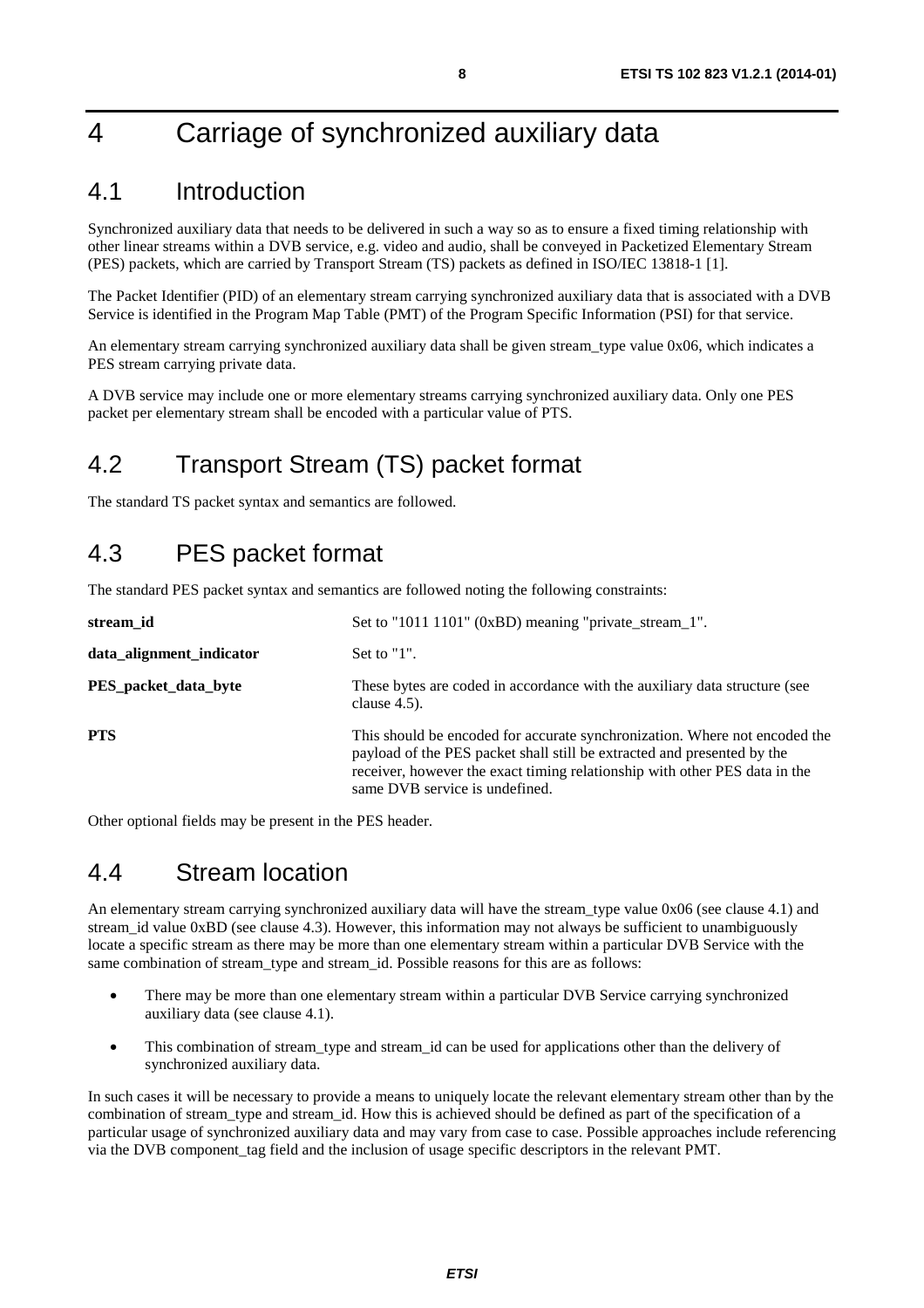### 4.5 Auxiliary data structure

The syntax for this structure is defined by table 1.

| Syntax                     | No. of bits | <b>Identifier</b> |
|----------------------------|-------------|-------------------|
| auxiliary data structure() |             |                   |
| payload format             | 4           | uimsbf            |
| Reserved                   | 3           | uimsbf            |
| CRC flaq                   | 1           | uimsbf            |
| for $(i=0; i {$            |             |                   |
| payload byte               | 8           | uimsbf            |
|                            |             |                   |
| if ( CRC flaq == $'1'$ ) { |             |                   |
| CRC 32                     | 32          | uimsbf            |
|                            |             |                   |
|                            |             |                   |

NOTE: Since this structure is all that is carried by the PES\_packet\_data\_bytes its size can be determined from the PES\_packet\_length and PES\_header\_data\_length fields encoded within the PES packet structure.

**payload\_format:** This 4-bit field identifies the format used for the encoding of the payload field, and is coded according to table 2.

#### **Table 2: payload\_format**

| Value     | <b>Meaning</b>                                                                                                         |
|-----------|------------------------------------------------------------------------------------------------------------------------|
| 0x0       | DVB reserved                                                                                                           |
| 0x1       | The payload field shall consist of zero or more descriptors from<br>those defined in clause 5 of the present document. |
| $0x2-0x7$ | DVB reserved                                                                                                           |
| $0x8-0xF$ | User private                                                                                                           |

**CRC\_flag:** A 1-bit flag, which when set to '1' indicates that the CRC\_32 field is present in the structure. When set to '0' it indicates that this field is not present.

**payload\_byte:** This is an 8-bit field. The sequence of payload\_bytes specifies the payload field. The syntax and semantics of payload field are defined within the context of the format that is identified in the payload format field.

**CRC\_32:** This 32-bit field contains the CRC value that gives a zero output of the registers in the decoder defined in annex B of EN 300 468 [4] after processing the entire auxiliary\_data\_structure.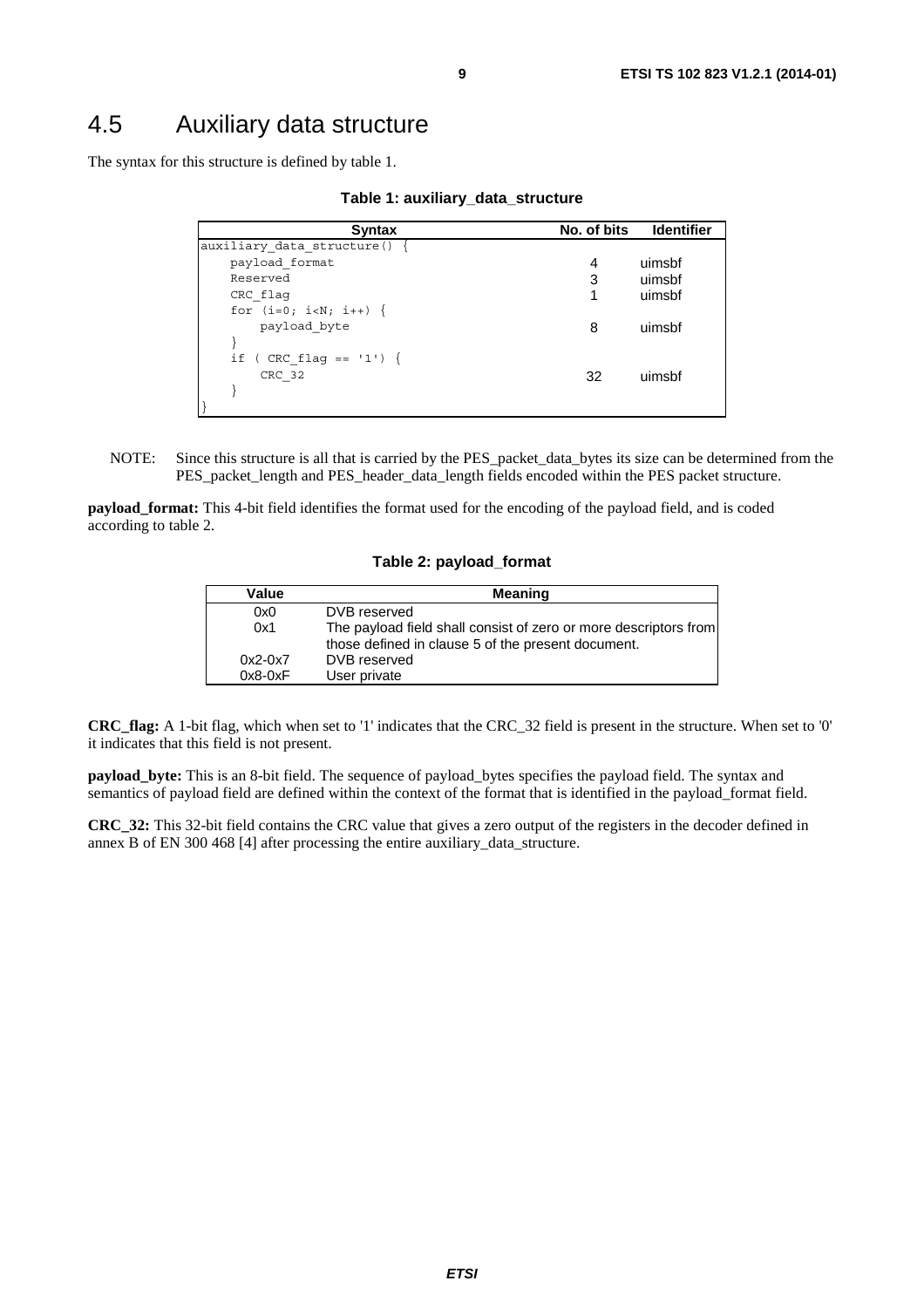## 5 Descriptors

### 5.1 Descriptor identification

The payload field of the auxiliary data structure (see clause 4.5) may contain zero or more of the descriptors listed in table 3.

| Tag value   | <b>Identifier</b>                    |
|-------------|--------------------------------------|
| 0x00        | DVB reserved                         |
| 0x01        | TVA id descriptor                    |
| 0x02        | broadcast_timeline_descriptor        |
| 0x03        | time_base_mapping_descriptor         |
| 0x04        | content_labeling_descriptor          |
| 0x05        | synchronised_event_descriptor        |
| 0x06        | synchronised_event_cancel_descriptor |
| 0x07-0x7F   | DVB reserved                         |
| $0x80-0xFF$ | User private                         |

The scope of these descriptor tag values is that of the auxiliary data structure.

### 5.2 Descriptor definitions

### 5.2.1 TVA\_id descriptor

#### 5.2.1.1 Usage

The intended use for this descriptor is defined in TS 102 323 [5] clause 11.2.4.

The minimum repetition rate for instances of this descriptor relating to a particular value of TVA id is at least once every 2 seconds.

#### 5.2.1.2 Syntax

The syntax of this descriptor is defined in TS 102 323 [5] clause 11.2.4.

#### 5.2.1.3 Semantics

The basic semantics of this descriptor are defined in TS 102 323 [5] clause 11.2.4.

In addition when this descriptor is carried in synchronized auxiliary data with the payload\_format set to 0x1, the following shall apply:

**descriptor\_tag**: This 8-bit field shall be set to the value 0x01, overriding the value defined in TS 102 323 [5] clause 11.2.4.

### 5.2.2 Broadcast timeline descriptor

#### 5.2.2.1 Introduction

An item of linear content has an inherent timeline that advances in sync with its flow. To enable control over the presentation of an item of content by a (metadata) application this inherent timeline can be expressed in terms of what MPEG refers to (in ISO/IEC 13818-1 [1]) as the metadata content timeline (see clause A.1).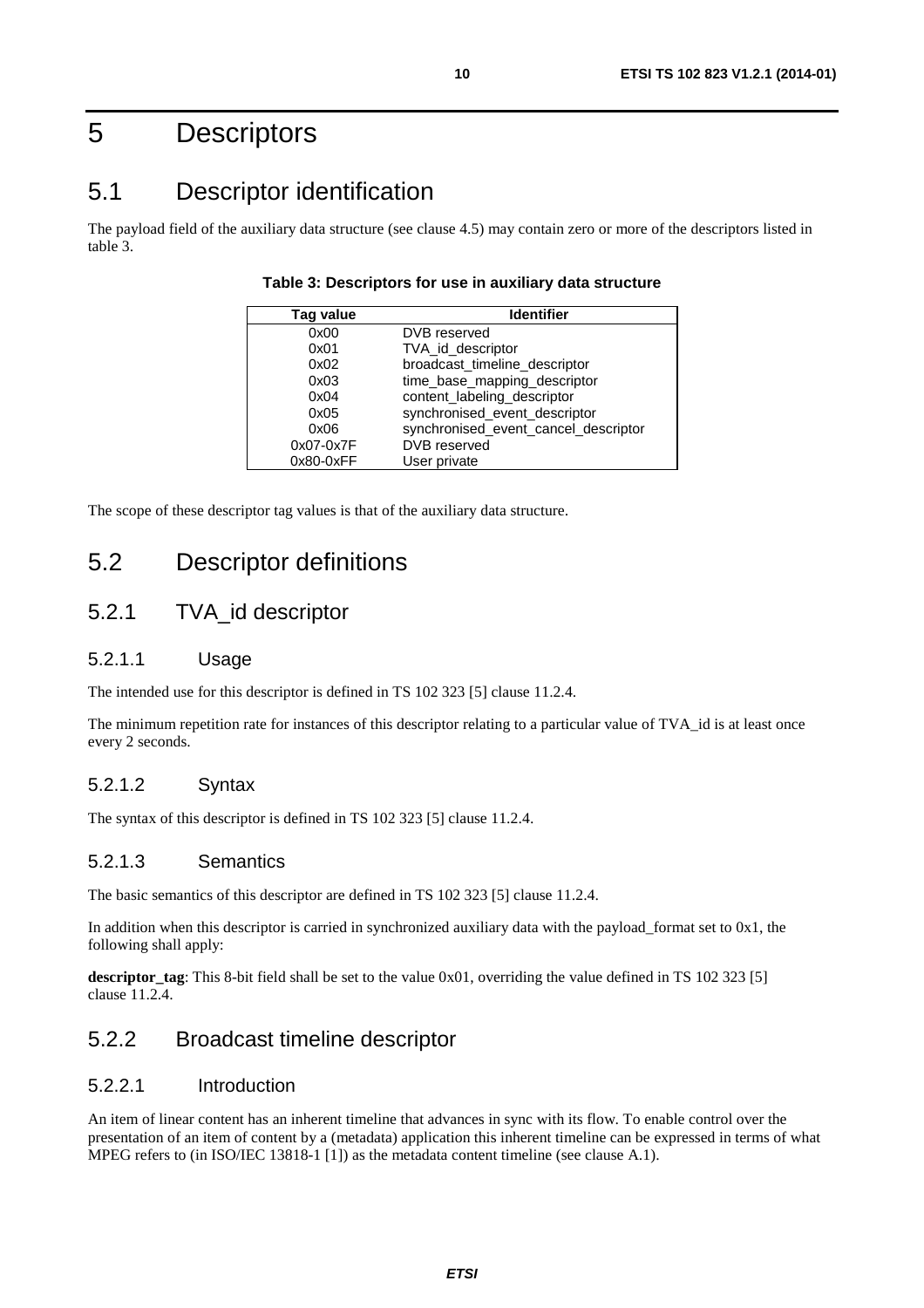To allow the metadata content timeline to be utilized by a receiver so as to control the presentation of an item of content, it needs to be conveyed to the receiver during the broadcast of the item of content. This is achieved by mapping the metadata content timeline to a broadcast timeline (see clause A.2), which can be conveyed through use of the broadcast timeline descriptor.

#### 5.2.2.2 Usage

When carried within synchronized auxiliary data the broadcast timeline descriptor provides a means to accurately associate a value of time with a specific point in the broadcast. This provides a means to describe a broadcast timeline.

The broadcast timeline descriptor defines time in terms of a count of ticks. This unformatted tick count can be converted into a value of time using the tick format field, i.e. the number of ticks per unit of time. This allows the encoded value for the broadcast timeline to be converted into other formats for the representation of time as required (see clause A.3).

NOTE 1: An unformatted tick count is used since it simplifies the task of processing time values in the receiver.

A broadcast timeline may be defined in two ways:

- As a direct broadcast timeline by the encoding of absolute values of time in a broadcast timeline descriptor.
- As an offset broadcast timeline by the encoding of an offset value of time in a broadcast timeline descriptor. This offset is applied to the absolute value of time defined by a direct broadcast timeline.
- NOTE 2: This enables, for example, different broadcast timelines for a number of different items of content to be defined against a single, free running "station clock".

A broadcast timeline can be identified by a broadcast\_timeline\_id, which shall be unique within the scope of the particular elementary stream conveying the synchronized auxiliary data in which the descriptor is being delivered. This does not rule out external references from making use of the broadcast timeline id.

NOTE 3: For a particular application it may be wise to use an identifier with a broader scope and some indirection within the synchronized auxiliary data itself, e.g. through use of the content labelling descriptor (see clause 5.2.4).

Within a particular synchronized auxiliary data stream different instances of the broadcast timeline descriptor may be delivered in the same or different auxiliary data structures. The broadcast timeline descriptor defining an offset broadcast timeline and the broadcast timeline descriptor defining the direct broadcast timeline referenced by the former need not be delivered in the same auxiliary data structure. However, they shall be delivered in the same synchronized auxiliary data stream.

The broadcast timeline descriptor defines a value for a broadcast timeline at a discrete point. To generate values for the broadcast timeline between received values this shall be achieved by extrapolation as follows:

$$
Te = Tr + (Ts \times Rr)
$$

Where:

Te Extrapolated value for the broadcast timeline in ticks

Tr Received value for the broadcast timeline in ticks

Ts Time in seconds from the received value for which an extrapolated value is required

Rr Rate of advancement of the broadcast timeline as defined by the received tick rate

The use of extrapolation to determine values for the broadcast timeline other than those explicitly encoded relies on a constant rate of advancement. Any discontinuity in the broadcast timeline (regardless of whether in rate or value) represents a point beyond which extrapolation is not reliable. Consequently the value of the broadcast timeline at any discontinuity shall be explicitly encoded and the continuity indicator shall be toggled compared to its state prior to the discontinuity.

NOTE 4: It is the potential occurrence of discontinuities that makes interpolation unreliable. See figure 1.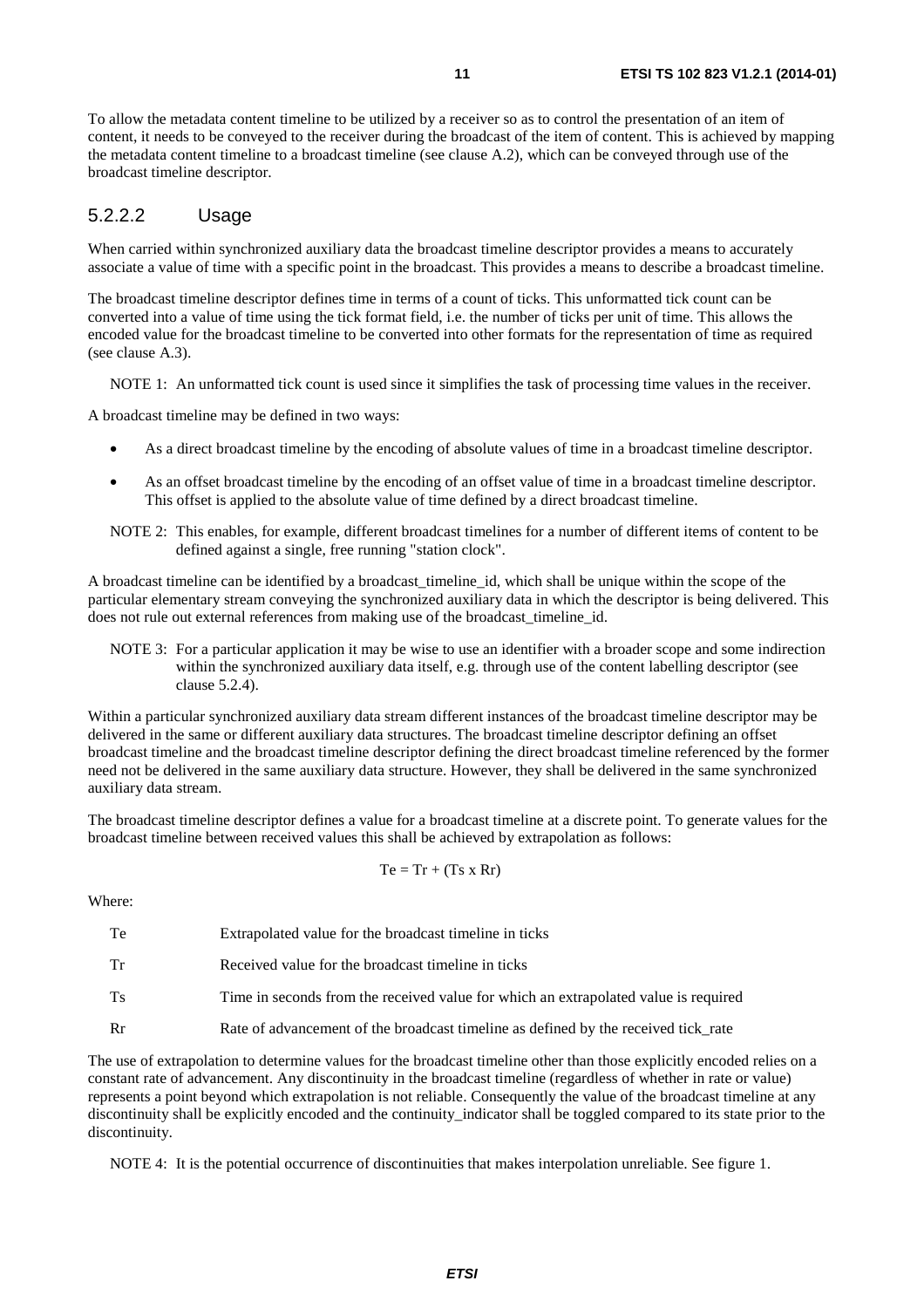

**Figure 1: Error caused by use of interpolation** 

Pausing the playout of an item of content effectively pauses the metadata content timeline, resulting in a rate discontinuity in the broadcast timeline. So as specified above the points where the broadcast timeline is paused and then unpaused shall be explicitly encoded using the broadcast timeline descriptor, with the value of the broadcast timeline the same in both cases, and the continuity\_indicator suitably toggled.



**Figure 2: Pausing a broadcast timeline** 

NOTE 5: It is possible that under severe error conditions no explicitly defined values for the broadcast timeline are received in the paused state. How the receiver should deal with this is not specified in the present document.

The continuity\_indicator allows the receiver to unambiguously determine that a discontinuity has occurred even if, for example due to transmission errors, the explicitly encoded value for the broadcast timeline at the discontinuity is not received. However, it does not allow the receiver to unambiguously determine exactly when the discontinuity occurred if reception of all explicitly encoded values is not guaranteed. In scenarios where ambiguity in the value of the broadcast timeline will be problematic the fields prev\_discontinuity\_ticks and next\_discontinuity\_ticks may be encoded.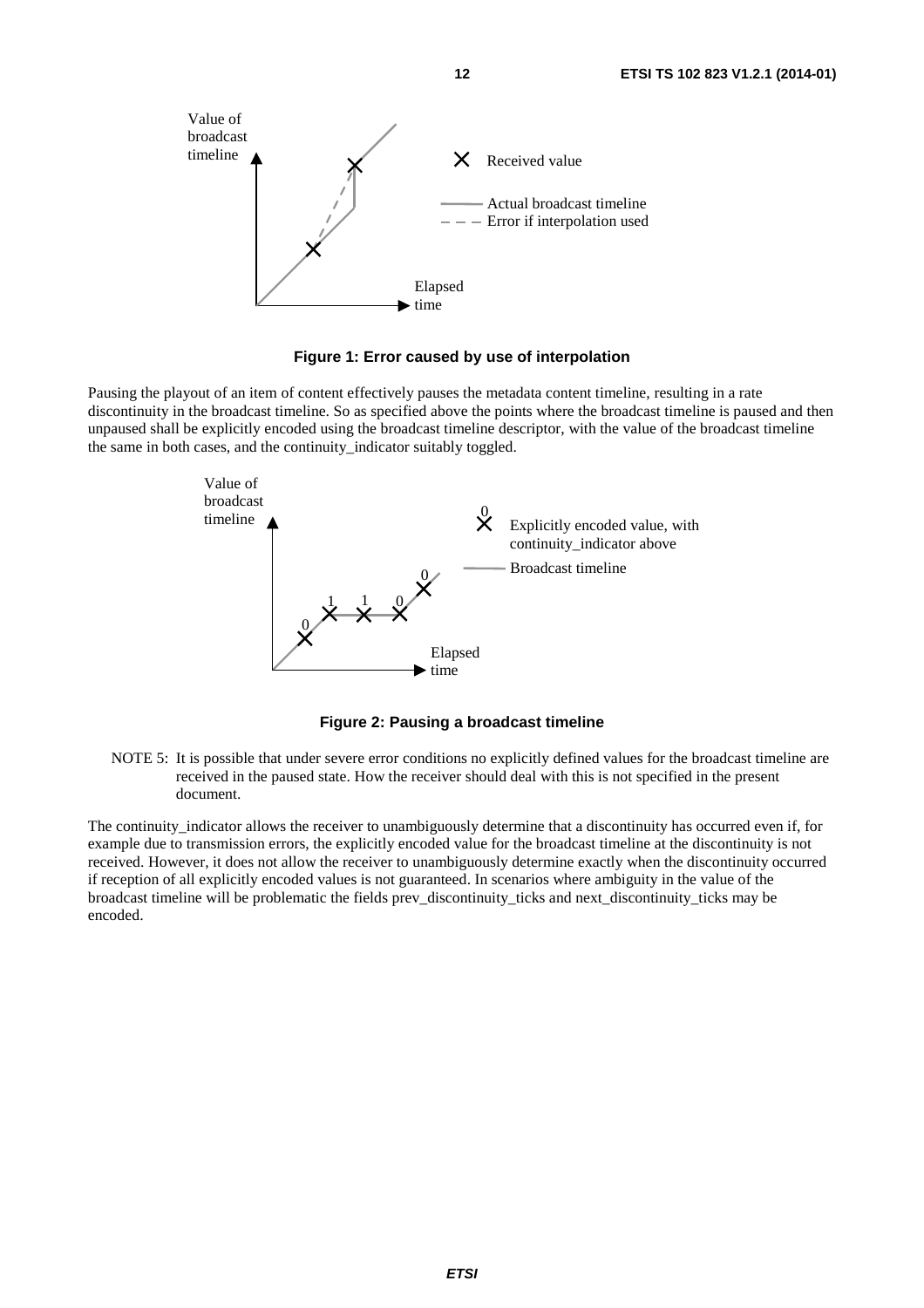

**Figure 3: Managing discontinuities in the broadcast timeline** 

The rules for extrapolation are as follows:

- A value for the broadcast timeline generated using forwards extrapolation from a received value shall be considered reliable in the period until the next received value and as long as the extrapolated value does not exceed the value of next discontinuity ticks, if encoded.
- A value for the broadcast timeline generated using backwards extrapolation from a received value shall be considered reliable only if prev\_discontinuity\_ticks has been encoded and as long as the extrapolated value exceeds the value of prev\_discontinuity\_ticks.

The state of a broadcast timeline, i.e. running or paused, is encoded using the running\_status field in the broadcast timeline descriptor. Both direct and offset broadcast timelines may be paused. However, an offset broadcast timeline shall not be paused at the same time as the direct broadcast timeline that it refers to. A consequence of this is that when an offset broadcast timeline is paused the direct broadcast timeline it refers to shall be advancing. Therefore, when an offset broadcast timeline is paused the offset\_ticks field shall increase at the same rate as the referenced direct broadcast timeline.



**Figure 4: Pausing an offset broadcast timeline** 

- Where it is necessary to enable a receiver to unambiguously identify individual frames in a video stream the broadcast timeline used shall be encoded as follows:
	- The tick format shall be an integer multiple of the video frame rate.
- The PTS for the PES packet conveying an explicitly encoded value for the broadcast timeline shall be the same as the PTS for the corresponding video frame.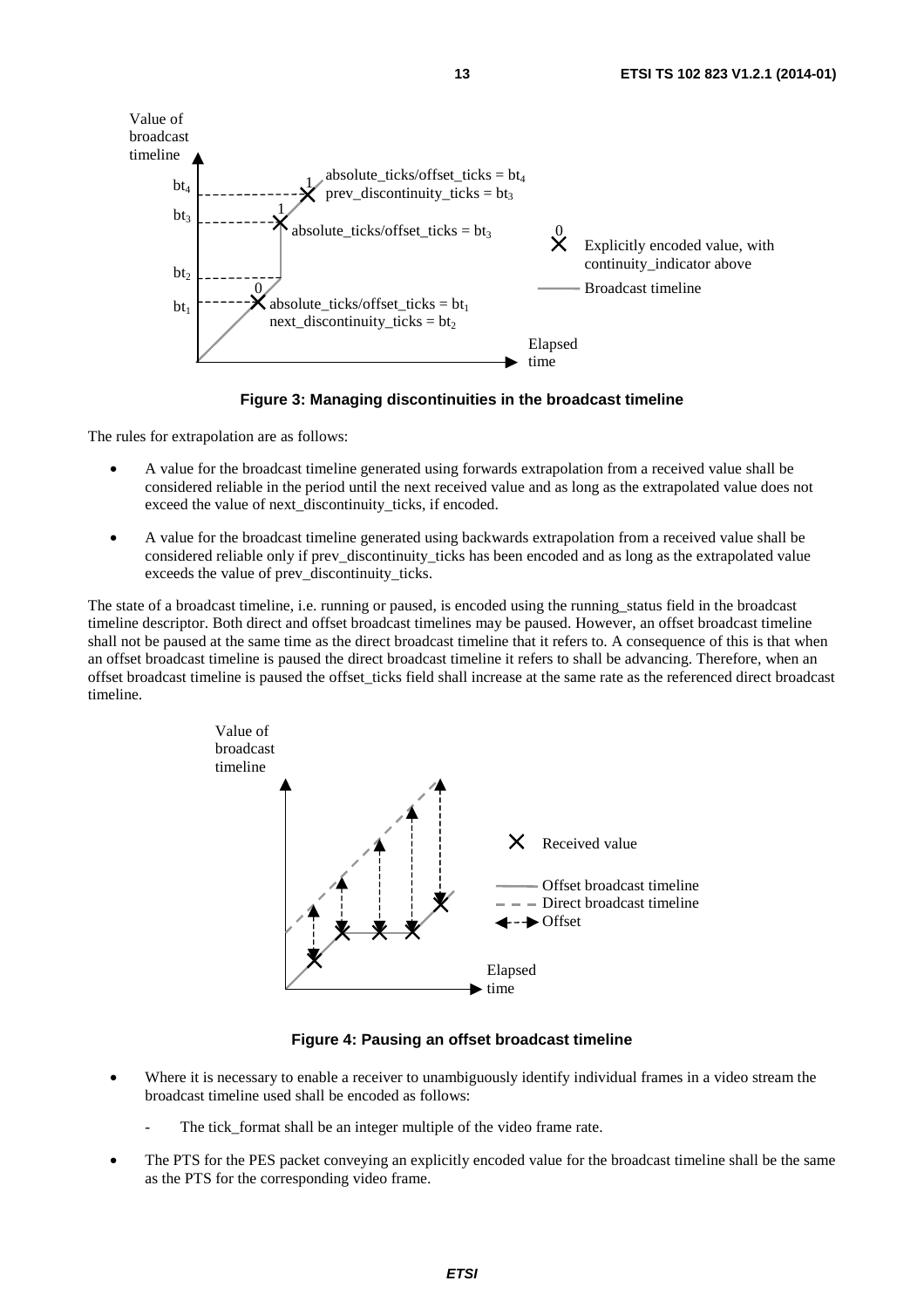The minimum repetition rate for instances of this descriptor relating to a particular value of broadcast timeline id with broadcast\_timeline\_type set to '0' (direct encoding) is at least once every 2 seconds.

The minimum repetition rate for instances of this descriptor relating to a particular value of broadcast\_timeline\_id with broadcast timeline type set to '1' (offset encoding) is at least once every 5 seconds.

#### 5.2.2.3 Syntax

The syntax for this descriptor is defined by table 4.

#### **Table 4: broadcast\_timeline\_descriptor**

| <b>Syntax</b>                                                 | No. of bits    | <b>Identifier</b> |
|---------------------------------------------------------------|----------------|-------------------|
| broadcast_timeline_descriptor() {                             |                |                   |
| descriptor tag                                                | 8              | uimsbf            |
| descriptor length                                             | 8              | uimsbf            |
| broadcast timeline id                                         | 8              | uimsbf            |
| reserved                                                      | 1              | uimsbf            |
| broadcast timeline type                                       | 1              | uimsbf            |
| continuity indicator                                          | 1              | uimsbf            |
| prev discontinuity flag                                       | 1              | uimsbf            |
| next discontinuity flag                                       | 1              | uimsbf            |
| running status                                                | 3              | uimsbf            |
| if (broadcast_timeline_type == '0') { /* direct encoding */   |                |                   |
| reserved                                                      | $\overline{c}$ | uimsbf            |
| tick format                                                   | $6\phantom{a}$ | uimsbf            |
| absolute ticks                                                | 32             | uimsbf            |
|                                                               |                |                   |
| if (broadcast timeline type == '1') { /* offset encoding */   |                |                   |
| direct broadcast timeline id                                  | 8              | uimsbf            |
| offset ticks                                                  | 32             | Uimsbf            |
|                                                               |                |                   |
| if (prev discontinuity flaq == '1') {                         |                |                   |
| prev discontinuity ticks                                      | 32             | uimsbf            |
|                                                               |                |                   |
| if (next discontinuity flag == '1') {                         |                |                   |
| next discontinuity ticks                                      | 32             | uimsbf            |
|                                                               |                |                   |
| broadcast timeline info length                                | 8              | <b>Uimsbf</b>     |
| for $(i=0; i0)$ is independent timeline infollength; $i++)$ { |                |                   |
| broadcast timeline info byte                                  | 8              | Uimsbf            |
|                                                               |                |                   |
|                                                               |                |                   |

#### 5.2.2.4 Semantics

**descriptor** tag: This 8-bit field shall be set to the value 0x02.

**descriptor\_length:** This 8-bit field specifies the total number of bytes of the data portion of the descriptor following the byte defining the value of this field.

**broadcast\_timeline\_id:** This 8-bit field shall be used to uniquely identify the broadcast timeline being defined. The scope of uniqueness of this identifier is the elementary stream conveying the synchronized auxiliary data in which the descriptor is being delivered.

**broadcast\_timeline\_type:** This 1-bit field is used to identify the type of broadcast timeline being defined.

When set to '0' a direct broadcast timeline is being defined. In this case an absolute value of time and the format used for this are both explicitly encoded.

When set to '1' an offset broadcast timeline is being defined. In this case another broadcast timeline, of type direct, is identified and an offset to this encoded. The format for the encoding of this offset shall be the same as that used for the absolute time encoded in the identified direct broadcast timeline.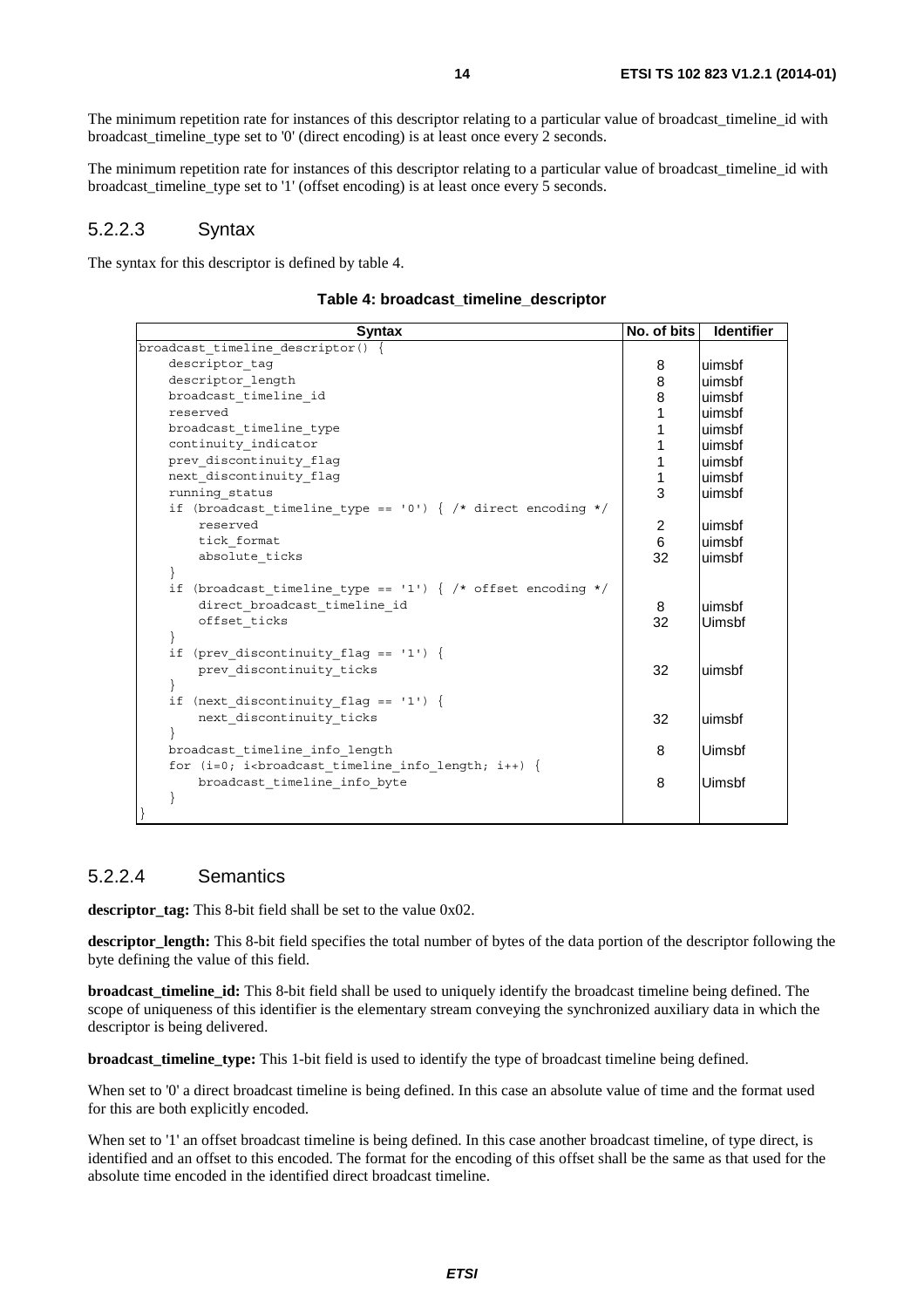**continuity indicator:** This 1-bit field is used to identify a sequence of values for a broadcast timeline that occur between discontinuities. Its state shall be toggled at each discontinuity that occurs.

**prev\_discontinuity\_flag:** This is a 1-bit field which when set to "1" indicates that the prev\_discontinuity\_ticks field is encoded in the descriptor.

This field shall be set to "0" if this descriptor indicates a discontinuity in the broadcast timeline.

**next\_discontinuity\_flag:** This is a 1-bit field which when set to "1" indicates that the next\_discontinuity\_ticks field is encoded in the descriptor.

**running** status: This 3-bit field indicates the status of the broadcast timeline being defined. The possible values for this field are defined in table 5.

#### **Table 5: running\_status**

| Value   | Meaning         | <b>Description</b>                                          |
|---------|-----------------|-------------------------------------------------------------|
| $0 - 2$ | <b>Reserved</b> | The meaning of this is not defined by the present document. |
| 3       | <b>Paused</b>   | Broadcast timeline is paused.                               |
| 4       | Running         | Broadcast timeline is advancing.                            |
| $5 - 7$ | Reserved        | The meaning of this is not defined by the present document. |

**tick\_format:** This 6-bit field indicates the format used for the timeline and shall be encoded according to table 6.

#### **Table 6: tick\_format**

| Value       | tick format                                                 |
|-------------|-------------------------------------------------------------|
| $0x00-0x0F$ | Encoded according to table 6-4, ISO/IEC 13818-2 [6]         |
| 0x10        | 1 000 ticks (ms) per second                                 |
| 0x11        | 90 000 ticks per second (for compatibility with DSM-CC NPT) |
| $0x12-0x2F$ | <b>DVB</b> reserved                                         |
| 0x30-0x3F   | User private                                                |

**absolute ticks:** The absolute value of time for a direct broadcast timeline and shall be encoded according to the value of tick\_format.

**direct broadcast timeline id:** This 8-bit field shall be used to identify an instance of a direct broadcast timeline defined within the same synchronized auxiliary data stream in which this descriptor is being delivered.

**offset\_ticks:** This 32-bit field indicates an offset to be applied to the absolute value of time defined by the direct broadcast timeline identified by the direct\_broadcast\_timeline\_id field to produce the current value of broadcast time.

Offset ticks shall be encoded according to the value of tick\_format for the identified direct broadcast timeline. The offset\_ticks shall be applied to the absolute\_ticks using modulo 32-bit arithmetic. This allows an offset broadcast timeline to take any value in the 32-bit range, even though offset ticks is unsigned.

NOTE: The temporal range for a broadcast timeline is the same regardless of whether it has been defined directly or using an offset, i.e. a 32-bit tick count at the tick rate identified by tick\_format. Since wrapping of the metadata content timeline, and hence the broadcast timeline, is not allowed the tick format used needs to be appropriate given the duration of the broadcast of the entire item of content.

**prev\_discontinuity\_ticks:** This 32-bit field shall be encoded with the value of absolute\_ticks or offset\_ticks (as appropriate) that was explicitly encoded at the previous discontinuity.

**next\_discontinuity\_ticks:** This 32-bit field shall be encoded with the value of absolute\_ticks or offset\_ticks (as appropriate) when the next discontinuity in the broadcast timeline is expected to occur given the current rate of advancement.

**broadcast timeline info length:** This 8-bit field specifies the length in bytes of the following broadcast timeline info field.

**broadcast timeline info byte:** This is an 8-bit field. The sequence of broadcast timeline info bytes specifies the broadcast timeline info field. The syntax and semantics of this field are not defined by the present document.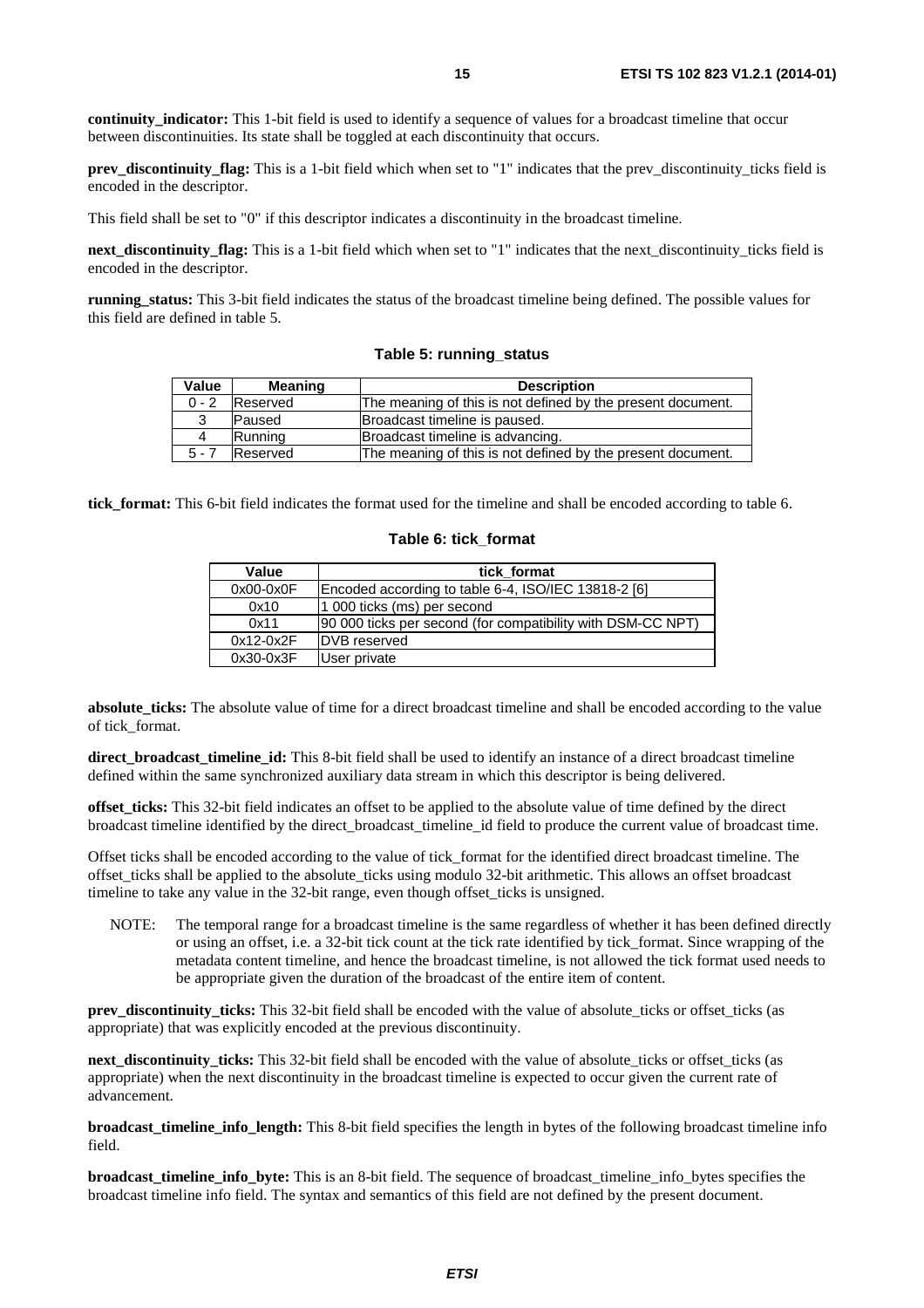### 5.2.3 Time base mapping descriptor

#### 5.2.3.1 Usage

The time base mapping descriptor provides a means to explicitly associate an external time base with a broadcast timeline.

The minimum repetition rate for instances of this descriptor relating to a particular value of time base mapping id is at least once every 5 seconds.

#### 5.2.3.2 Syntax

The syntax for this descriptor is defined by table 7.

| Syntax                               | No. of bits | <b>Identifier</b> |
|--------------------------------------|-------------|-------------------|
| time base mapping descriptor()       |             |                   |
| descriptor tag                       | 8           | uimsbf            |
| descriptor length                    | 8           | uimsbf            |
| time base mapping id                 | 8           | uimsbf            |
| reserved                             |             | uimsbf            |
| num time bases                       |             | uimsbf            |
| for $(i=0; imax$ time base; $i++)$ { |             |                   |
| time base id                         | 8           | uimsbf            |
| broadcast timeline id                | 8           | uimsbf            |
|                                      |             |                   |
|                                      |             |                   |

**Table 7: time\_base\_mapping\_descriptor** 

#### 5.2.3.3 Semantics

**descriptor\_tag:** This 8-bit field shall be set to the value 0x03.

**descriptor\_length:** This 8-bit field specifies the total number of bytes of the data portion of the descriptor following the byte defining the value of this field.

**time\_base\_mapping\_id:** This 8-bit field shall be used to uniquely identify a set of mappings between external time bases and broadcast timelines. The scope of uniqueness of this identifier is the elementary stream conveying the synchronized auxiliary data in which the descriptor is being delivered.

**num time bases:** This 7-bit field specifies the number of time base to broadcast timeline mappings defined.

The time bases shall be defined in ascending numerical order of time\_base\_id field.

**time\_base\_id:** This 8-bit field identifies the time base to be mapped.

**broadcast timeline id:** This 8-bit field shall be used to identify an instance of a broadcast timeline, which may be of type direct or offset, defined within the same synchronized auxiliary data steam (but not necessarily the same auxiliary data structure) in which this descriptor is being delivered.

### 5.2.4 Content labelling descriptor

#### 5.2.4.1 Usage

The content labelling descriptor provides a means to associate a label, in the form of an identifier, to an item of content. This label can be used by metadata to reference the associated content. The format of the identifier can vary depending on the metadata application.

Within a particular synchronized auxiliary data stream different instances of the content labelling descriptor may be delivered in the same or different auxiliary data structure.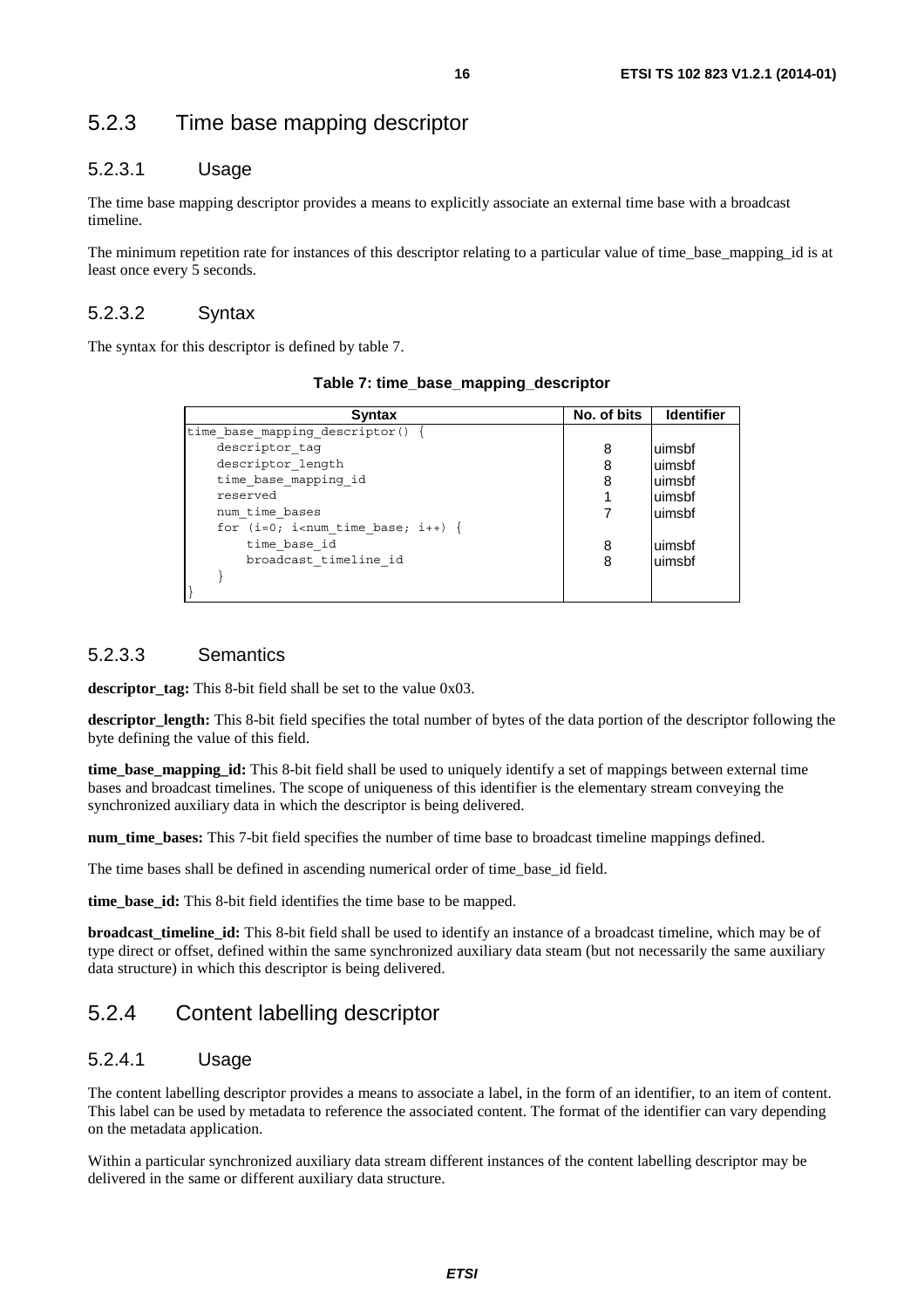NOTE: The minimum repetition rate for the broadcast of instances of this descriptor can be used as part of the receiver's strategy for determining whether or not an externally provided content identifier can be matched at the current moment.

The content labelling descriptor can also be used to associate broadcast timeline with the item of content.

The minimum repetition rate for instances of this descriptor relating to a particular combination of metadata application format and content reference id is at least once every 5 seconds.

#### 5.2.4.2 Syntax

The syntax for this descriptor is defined in ISO/IEC 13818-1 [1].

#### 5.2.4.3 Semantics

The basic semantics for this descriptor are defined in ISO/IEC 13818-1 [1].

Within DVB systems the following additional semantics shall apply:

**metadata** application format: This field shall be encoded according to table 8.

#### **Table 8: metadata\_application\_format**

| Value         | <b>Description</b>                                          |
|---------------|-------------------------------------------------------------|
| 0x0000-0x00FF | MPEG reserved                                               |
| 0x0100        | TVA metadata as profiled according to DVB                   |
| 0x0101-0x03FF | DVB reserved (see note)                                     |
| 0x0400-0xFFFE | User defined                                                |
| 0xFFFF        | defined by the metadata_application_format_identifier field |
| INOTE:        | These values are allocated in TS 101 162 [10].              |

**content\_time\_base\_indicator:** This field shall be encoded according to table 9.

#### **Table 9: content\_time\_base\_indicator**

| Value     | <b>Description</b>                                          |
|-----------|-------------------------------------------------------------|
|           | No content time base defined in this descriptor             |
|           | Use of STC                                                  |
|           | Use of NPT                                                  |
| $3 - 7$   | <b>IMPEG</b> reserved                                       |
|           | Use of DVB broadcast timeline (see clauses 5.2.2 and 5.2.3) |
| $9 - 11$  | <b>IDVB</b> reserved                                        |
| $12 - 15$ | User defined                                                |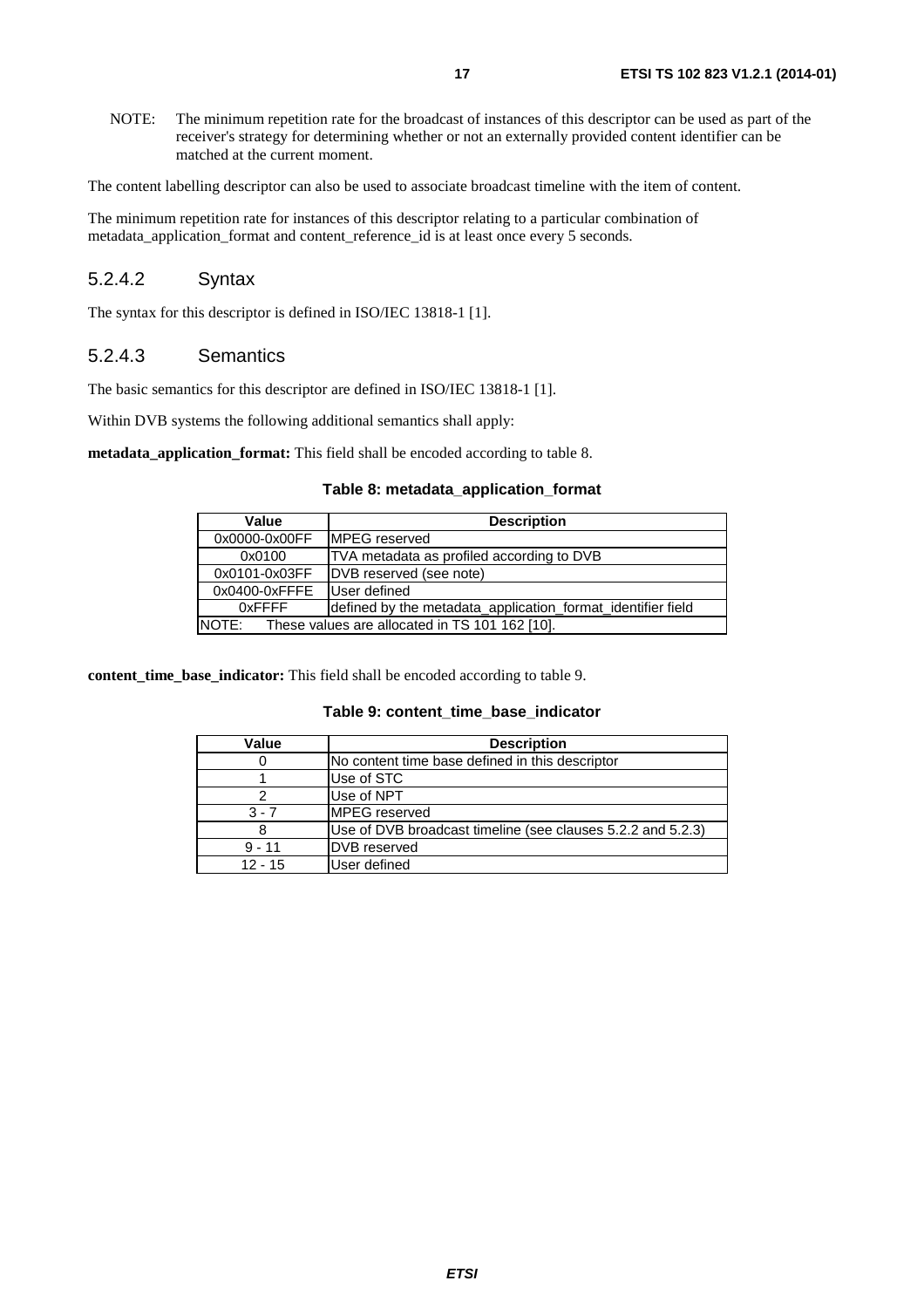**private data byte:** The sequence of private data bytes specifies the private data field. The private data field shall be encoded according to table 10.

| <b>Syntax</b>                                                                                             | No. of bits | <b>Identifier</b> |
|-----------------------------------------------------------------------------------------------------------|-------------|-------------------|
| private data()                                                                                            |             |                   |
| if (content time base indicator == 8) {                                                                   |             |                   |
| time base association data length                                                                         | 8           | uimsbf            |
| time base association data() $\{$                                                                         |             |                   |
| reserved                                                                                                  |             | uimsbf            |
| time base mapping flag                                                                                    |             | uimsbf            |
| if (time base mapping flag == '1') {                                                                      |             |                   |
| time base mapping id                                                                                      | 8           | uimsbf            |
| $\}$ else $\{$                                                                                            |             |                   |
| broadcast timeline id                                                                                     | 8           | uimsbf            |
|                                                                                                           |             |                   |
|                                                                                                           |             |                   |
|                                                                                                           |             |                   |
| (content time base indicator == $9 10 11$ ) {<br>if                                                       |             |                   |
| time base association data length                                                                         | 8           | uimsbf            |
| for (i=0; i <time association="" base="" data="" i++)="" length;="" td="" {<=""><td></td><td></td></time> |             |                   |
| time base association data byte                                                                           | 8           | uimsbf            |
|                                                                                                           |             |                   |
|                                                                                                           |             |                   |
| for $(i=0; i {$                                                                                           |             |                   |
| private data byte                                                                                         | 8           | uimsbf            |
|                                                                                                           |             |                   |
|                                                                                                           |             |                   |

**Table 10: private\_data structure** 

**time\_base\_association\_data\_length:** This 8-bit field specifies the total number of bytes of the data portion of the structure following the byte defining the value of this field.

**time base mapping flag:** This 1-bit field indicates if explicit mapping from external time base to broadcast timeline is provided.

If the time\_base\_mapping\_flag is set to '1' then explicit mapping is provided, which can be located using the encoded time\_base\_mapping\_id.

If the time base mapping flag is set to '0' then no explicit mapping is provided and all time bases shall be mapped to a single broadcast timeline, which can be located using the encoded broadcast timeline id.

**time\_base\_mapping\_id:** This 8-bit field shall be used to identify a set of time base to broadcast timeline mappings, delivered as the data portion of a time base mapping descriptor.

The relevant time base mapping descriptor shall be delivered within the same auxiliary data structure in which this descriptor is being delivered.

**broadcast\_timeline\_id:** This 8-bit field shall be used to identify an instance of a broadcast timeline, which may be of type direct or offset, defined within the same synchronized auxiliary data steam (but not necessarily the same auxiliary data structure) in which this descriptor is being delivered.

In addition when this descriptor is carried in synchronized auxiliary data with the payload format set to  $0x1$ , the following shall apply:

**descriptor\_tag:** This 8-bit field shall be set to the value 0x04, overriding the value defined in ISO/IEC 13818-1 [1].

Further semantics will need to be defined within the context of the specific usage indicated by the encoding of the metadata application format. Such additional semantics are not defined within the present document.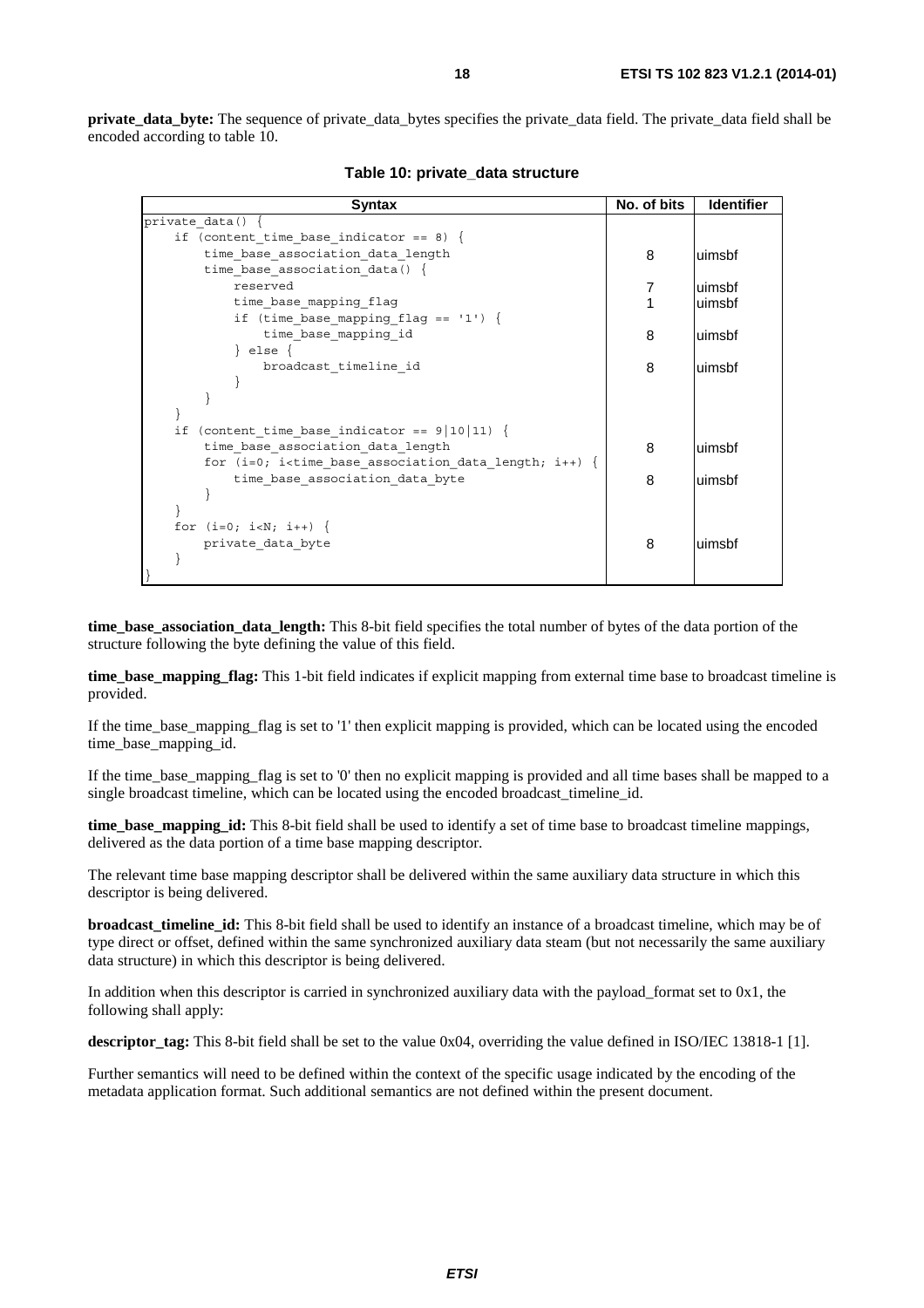#### 5.2.4.4 PSI Signalling

To indicate that an elementary stream being used for synchronized auxiliary data conveys one or more content labelling descriptors relating to a particular metadata application (i.e. the same encoded metadata application format) a concise form of the content labelling descriptor may be placed in the corresponding ES\_info structure (second descriptor loop) of the PMT. This shall be encoded as followed:

**metadata application format:** This field shall have the same value as encoded in the related content labelling descriptor instance(s) within the synchronized auxiliary data.

**content\_reference\_id\_record\_flag:** This 1-bit flag shall be set to '0'. Consequently no specific content reference id will be present in this instance of the descriptor.

**content\_time\_base\_indicator:** This 4-bit field shall be set to 0. Consequently no content time base is defined in this descriptor.

NOTE: For this usage the descriptor tag used is as defined in ISO/IEC 13818-1 [1].

There may be more than one instance of this form of the content labelling descriptor within the ES\_info structure for a particular elementary stream if the elementary stream itself conveys content labelling descriptors relating to more than one metadata application.

It is also possible that content labelling descriptors encoded with a particular value of metadata application format may be present within the ES info structure for more than one elementary stream within a PMT. How this is dealt with is not specified here and is an issue for each particular metadata application: possible solutions include explicitly limiting carriage to a single elementary stream per PMT or making use of the private data field to discriminate between elementary streams.

### 5.2.5 Synchronized event descriptor

#### 5.2.5.1 Usage

The synchronized event descriptor contains information allowing the transmission of an application-specific event, the temporal reference of which needs to be synchronized with other components of the broadcast stream, i.e. a synchronized event.

NOTE: The definition of event in this context is a discrete temporal event and is not to be confused with the DVB Event entity as defined in EN 300 468 [4].

Each synchronized event is uniquely identified by the combination of synchronised\_event\_context, synchronised event id and synchronised event id instance fields.

To allow synchronized events relating to more than one application context to be independently managed but still delivered within the same Synchronized Auxiliary Data stream, the syntax of the descriptor contains the synchronised event context field. This may be used to discriminate between different contexts.

Within each context, synchronized events of a particular type can be identified using the synchronised\_event\_id field. Hence the combination of synchronised\_event\_context and synchronised\_event\_id shall uniquely identify the type of synchronized event being described by the descriptor.

In common with other methods of delivering events, more than one instance of the synchronized event descriptor may be broadcast for a particular event as a means of reducing the effect of any transmission errors on the successful reception of the event. To provide a means to identify these instances the syntax of the descriptor contains the synchronised\_event\_id\_instance field. This means that the combination of synchronised\_event\_id and synchronised\_event\_id\_instance uniquely identifies instances of the descriptor relating a particular event.

Transmission instances of the descriptor associated with one synchronized event shall not be temporally interleaved with transmission instances of the descriptor associated with another synchronized event with the same encoded value of synchronised\_event\_context and synchronised\_event\_id. This would otherwise create the potential for the generation of spurious events by the receiver.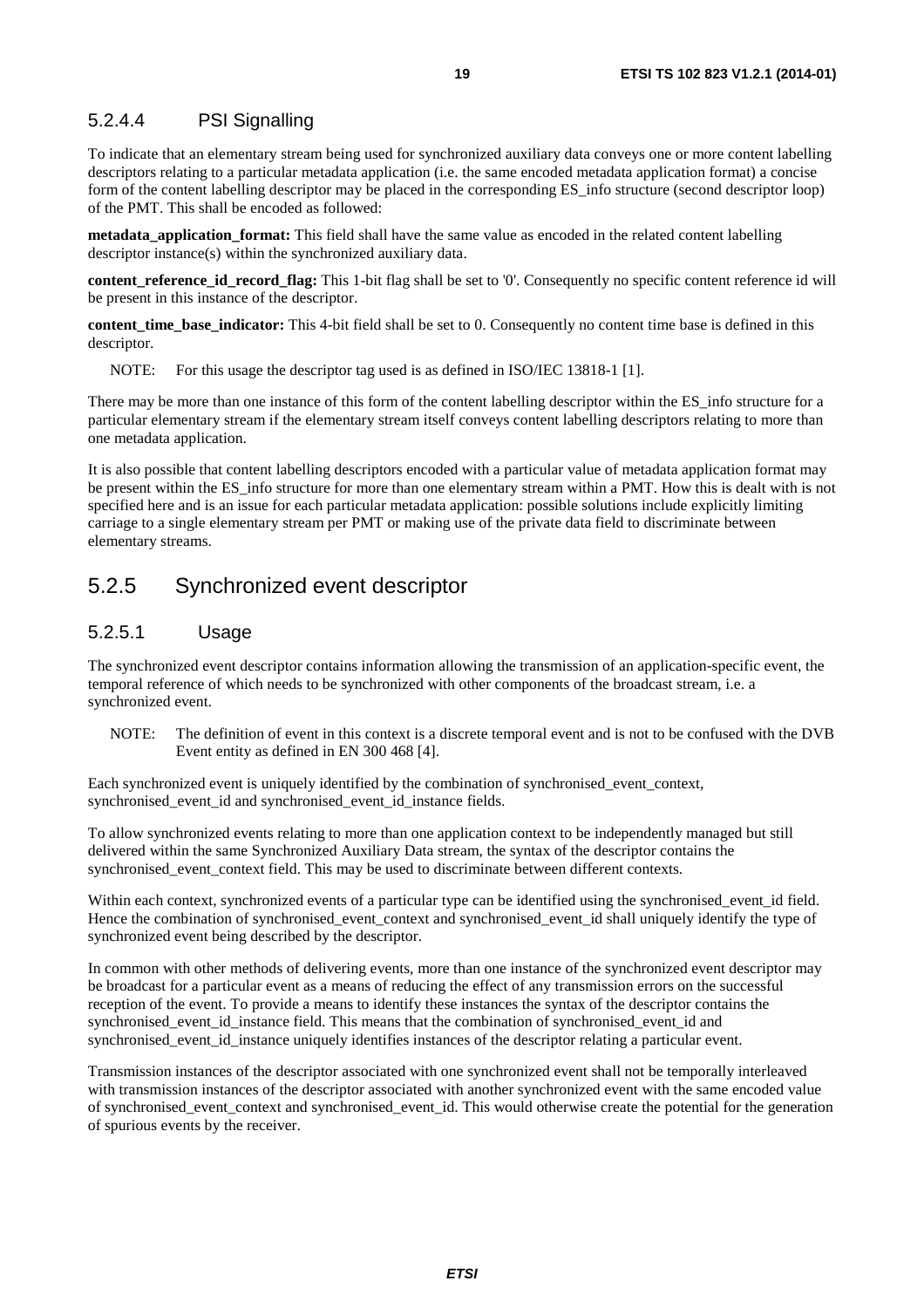A side effect of allowing more than one instance of the descriptor to be broadcast for a particular event is that it introduces uncertainty as to the exact point in time that the event is associated with, i.e. depending on which of the instances of the descriptor is the first to be received. To provide a means to remove this uncertainty the syntax of the descriptor contains the reference\_offset\_ticks field. This field can be encoded with a temporal offset to be applied to the default temporal reference defined by the PTS of the PES packet in which the descriptor has been delivered. This allows different instances of the descriptor relating to a particular event to associate the same temporal reference with the synchronized event even if they are transmitted at different times, i.e. in different PES packets with varying PTS values.

This feature is not only useful for ensuring the successful reception of a synchronized event without introducing ambiguity in its temporal reference. It also allows the definition of the event to be communicated to the receiver in advance of its temporal reference where this is known, e.g. scheduled events for pre-recorded programmes. Provision of this information in advance can assist the receiver in its management and handling of such events.

The information provided by each instance of the descriptor relating to a particular synchronized event shall be consistent. Hence, the temporal reference for a particular synchronized event that is defined by one instance of the descriptor shall be as valid as that defined by any other instance of the descriptor relating to the same synchronized event.

#### 5.2.5.2 Syntax

The syntax for this descriptor is defined by table 11.

| <b>Syntax</b>                    | No. of bits | <b>Identifier</b> |
|----------------------------------|-------------|-------------------|
| synchronised event descriptor(){ |             |                   |
| descriptor tag                   | 8           | luimsbf           |
| descriptor length                | 8           | uimsbf            |
| synchronised event context       | 8           | uimsbf            |
| synchronised event id            | 16          | uimsbf            |
| synchronised event id instance   | 8           | uimsbf            |
| Reserved                         | 2           |                   |
| tick format                      | 6           | uimsbf            |
| reference offset ticks           | 16          | tcimsbf           |
| synchronised event data length   | 8           | uimsbf            |
| for $(i = 0; j < N2; j++)$       |             |                   |
| synchronised event data byte     | 8           | uimsbf            |
|                                  |             |                   |
|                                  |             |                   |

#### **Table 11: synchronised\_event\_descriptor**

#### 5.2.5.3 Semantics

**descriptor\_tag:** This 8-bit field shall be set to the value 0x05.

**descriptor\_length:** This 8-bit field specifies the total number of bytes of the data portion of the descriptor following the byte defining the value of this field.

**synchronised** event context: This 8-bit field shall identify the application-specific context for the synchronized event described by the descriptor. The allocation and meaning of the encoded value are outside the scope of the present document.

**synchronised** event id: This 16-bit field shall identify a type of synchronized event within the context identified by the synchronised event context. The allocation and meaning of the encoded value are outside the scope of the present document.

Values for synchronised event id in the range 0xFFF0-0xFFFF are reserved for DVB use and shall not be used within an application-specific context.

**synchronised\_event\_id\_instance:** This 8-bit field shall be encoded with a single value for each instance of this descriptor relating to a particular synchronized event. Its value shall be incremented between each instance of a synchronized event of a particular type (i.e. the combination of synchronised\_event\_context, synchronised\_event\_id).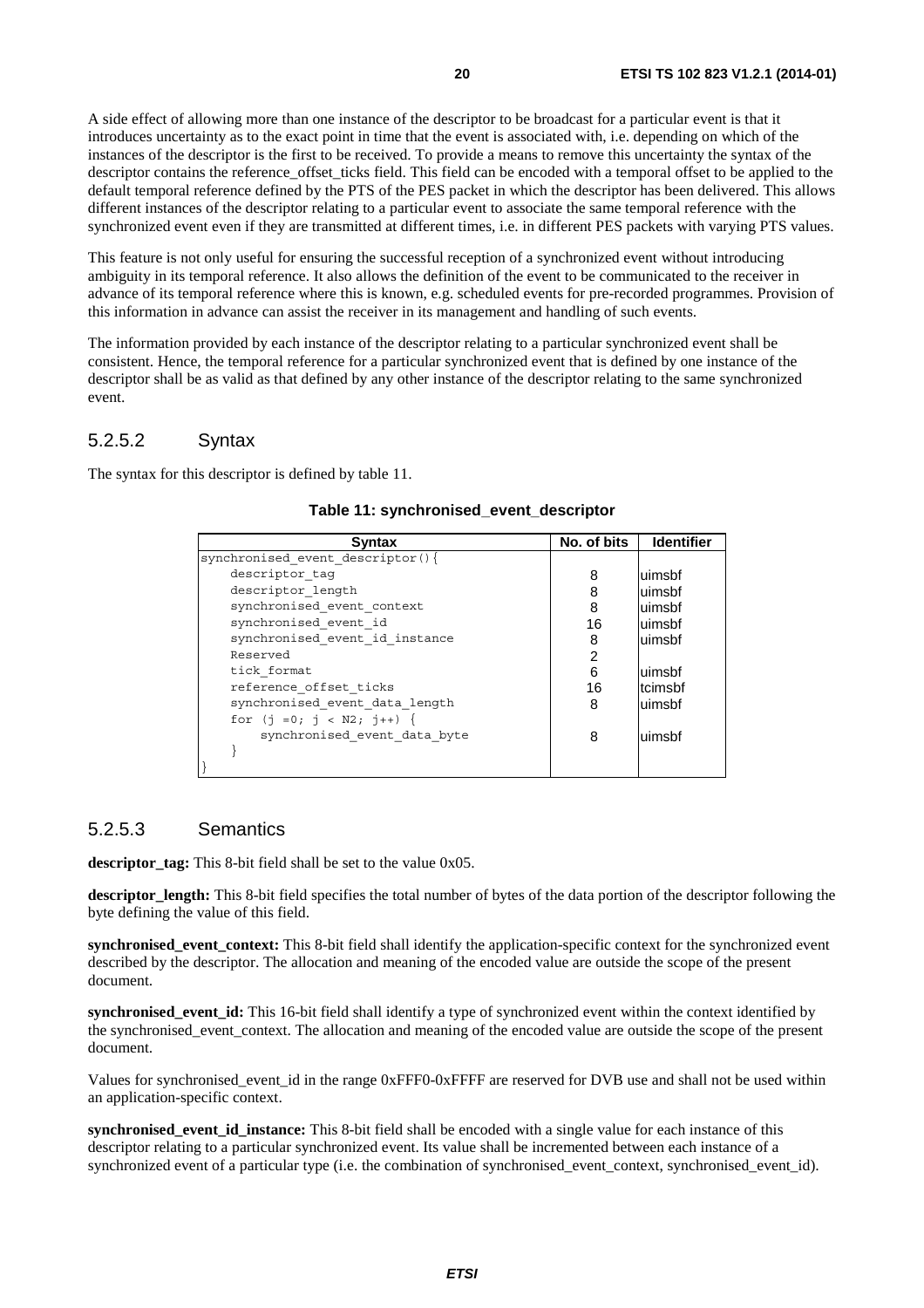- NOTE 1: Instances of synchronized events of different types, i.e. different synchronised event contexts and/or different synchronised\_event\_ids, may be allocated the same value of synchronised\_event\_id\_instance.
- NOTE 2: Since the synchronised\_event\_id\_instance field is of finite size it may eventually wrap, resulting in re-use of a single allocated value for different synchronized events of the same type. This needs to be accommodated by receivers.

**tick format:** This 6-bit field indicates the format used for the reference offset ticks, and shall be encoded according to table 6.

A single value of tick format shall be used for all occurrences of this descriptor relating to a particular synchronized event.

**reference** offset ticks: This 16-bit field shall be encoded according to the value of tick format.

The reference offset ticks field shall be encoded with a temporal offset that when applied to the default temporal reference defined by the PTS of the PES packet in which the descriptor has been delivered defines the temporal reference for the synchronized event.

A positive value of reference offset ticks shall be encoded if the temporal reference for the event is in the future with respect to the PTS of the PES packet in which the instance of this descriptor is delivered.

A negative value of reference offset ticks shall be encoded if the temporal reference for the event is in the past with respect to the PTS of the PES packet in which the instance of this descriptor is delivered.







**Figure 6: Example use of reference\_offset\_ticks for an event known in advance** 

**synchronised\_event\_data\_length:** This 8-bit field specifies the length in bytes of the synchronized event data field.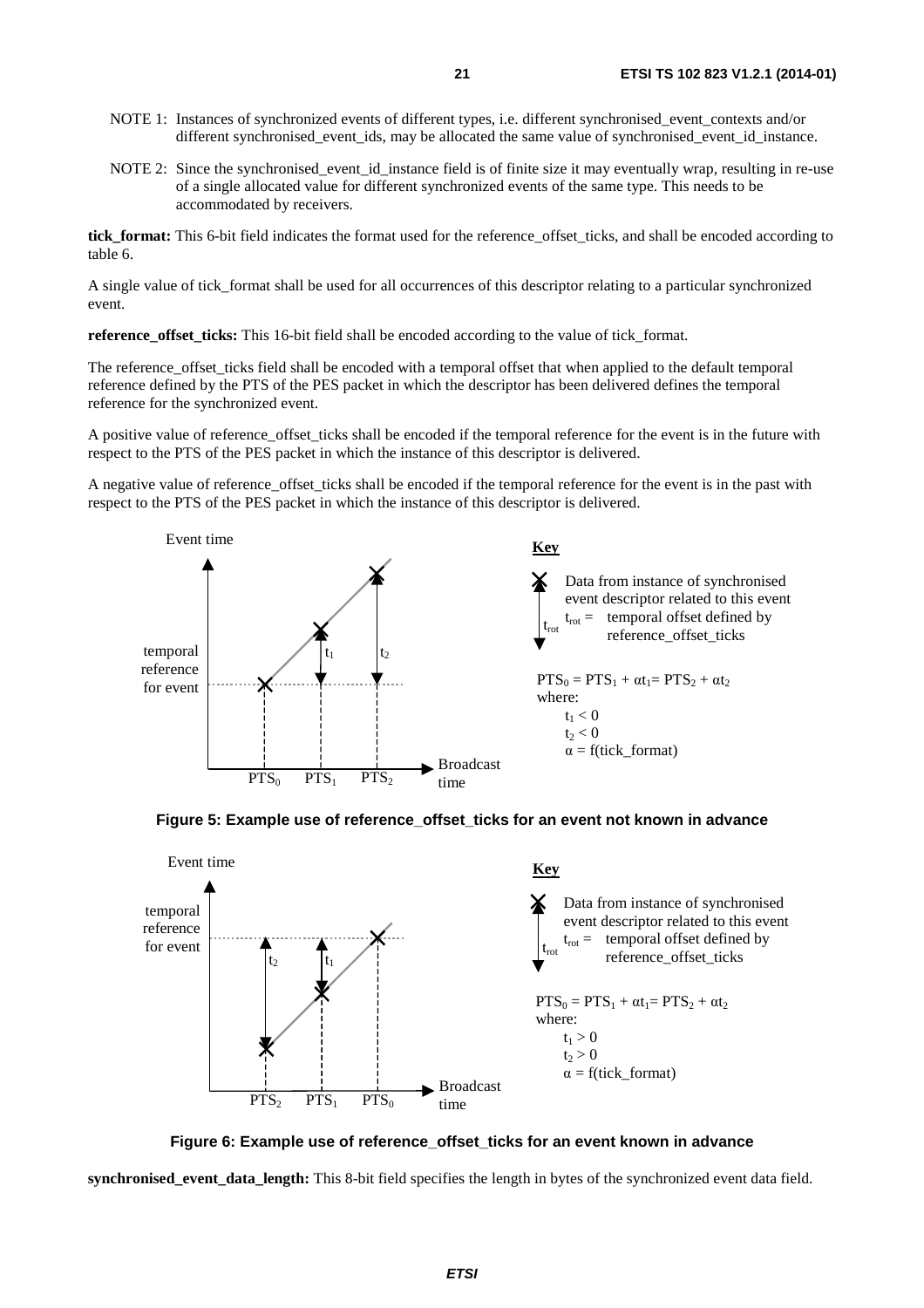**synchronised** event data byte: This is an 8-bit field. The sequence of synchronised event data bytes specifies the synchronized event data field. The syntax and semantics of this field are not defined by the present document.

### 5.2.6 Synchronized event cancel descriptor

#### 5.2.6.1 Usage

The synchronized event cancel descriptor provides a means to cancel synchronized events whose temporal reference has been defined (using the synchronized event descriptor) but not yet reached, i.e. the synchronized event is defined to happen at some point in the future and so shall be referred to as "pending". For example, this can be used to manage unscheduled interruptions to the programme to which the synchronized events relate, e.g. the programme is unexpectedly paused for a news flash following the definition of a synchronized event with a temporal reference in the future.



**Figure 7: Example use of synchronized event cancel descriptor** 

It is not possible to use this mechanism to cancel a synchronized event whose temporal reference has already been passed.

NOTE: Depending on processing latencies within the receiver, the use of this mechanism to cancel an event immediately prior to its temporal reference may not be successful.

#### 5.2.6.2 Syntax

The syntax for this descriptor is defined by table 12.

| <b>Syntax</b>                           | No. of bits | <b>Identifier</b> |
|-----------------------------------------|-------------|-------------------|
| synchronised event cancel descriptor(){ |             |                   |
| descriptor taq                          | 8           | uimsbf            |
| descriptor length                       | 8           | uimsbf            |
| synchronised event context              | 8           | uimsbf            |
| synchronised event id                   | 16          | uimsbf            |
|                                         |             |                   |

| Table 12: synchronised_event_cancel_descriptor |  |  |  |
|------------------------------------------------|--|--|--|
|------------------------------------------------|--|--|--|

#### 5.2.6.3 Semantics

**descriptor** tag: This 8-bit field shall be set to the value 0x06.

**descriptor\_length:** This 8-bit field specifies the total number of bytes of the data portion of the descriptor following the byte defining the value of this field.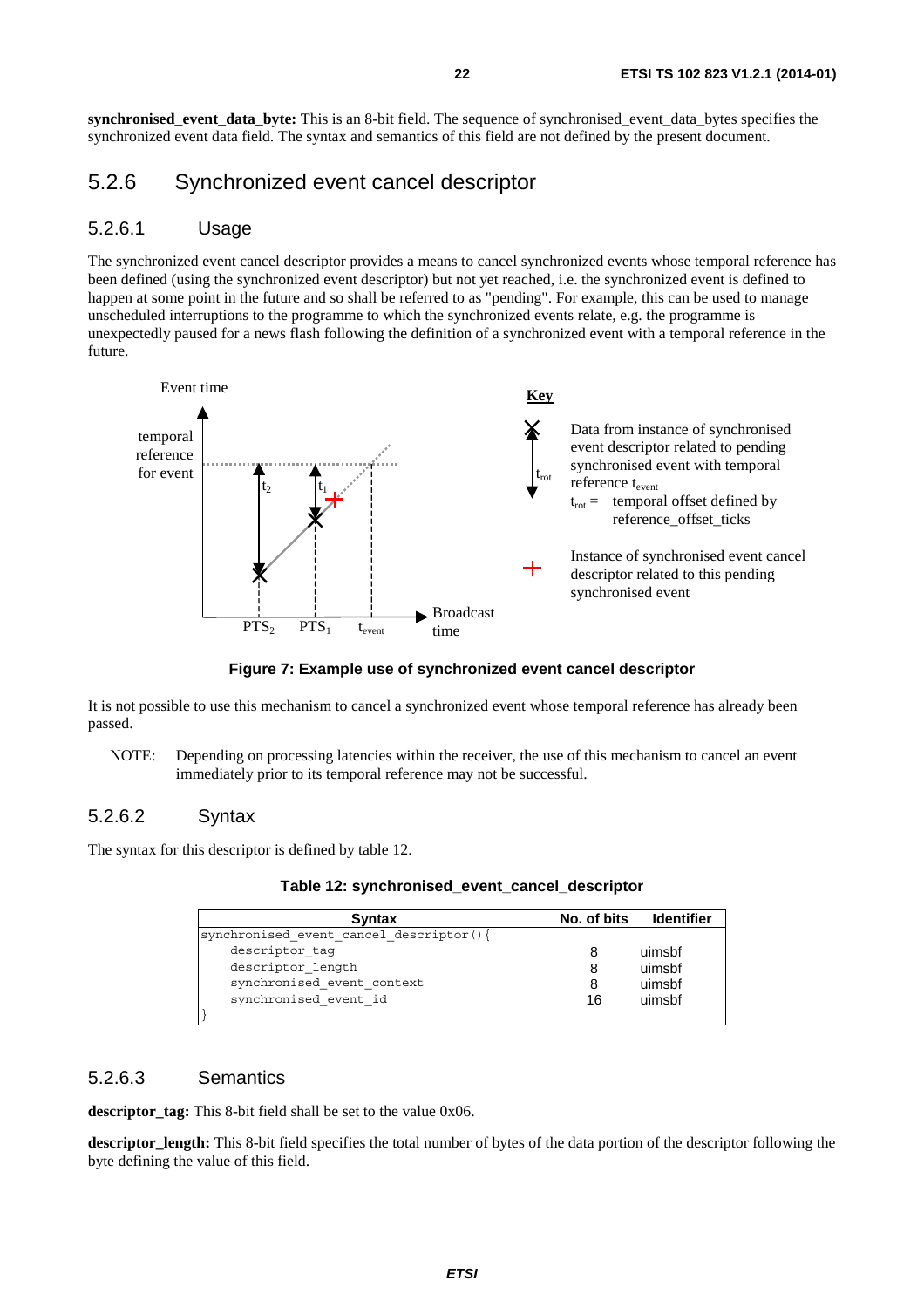**synchronised** event context: This 8-bit field shall identify the application-specific context for the synchronized event(s) described by the descriptor. The allocation and meaning of the encoded value are outside the scope of the present document.

**synchronised** event id: This 16-bit field shall identify a type of synchronized event within the context identified by the synchronised event context that shall be cancelled. A value of 0xFFFF for this field signals that all pending synchronized events defined within this application-specific context shall be cancelled.

NOTE: As stated in the definition of the synchronized event descriptor (see clause 5.2.5) transmission instances of the synchronized event descriptor associated with one synchronized event may not be temporally interleaved with transmission instances of the descriptor associated with another synchronized event with the same encoded value of synchronised\_event\_context and synchronised\_event\_id. Hence, there is no need to explicitly define the synchronised\_event\_id\_instance in the event cancellation mechanism since there can only be a single instance in scope at any point in time.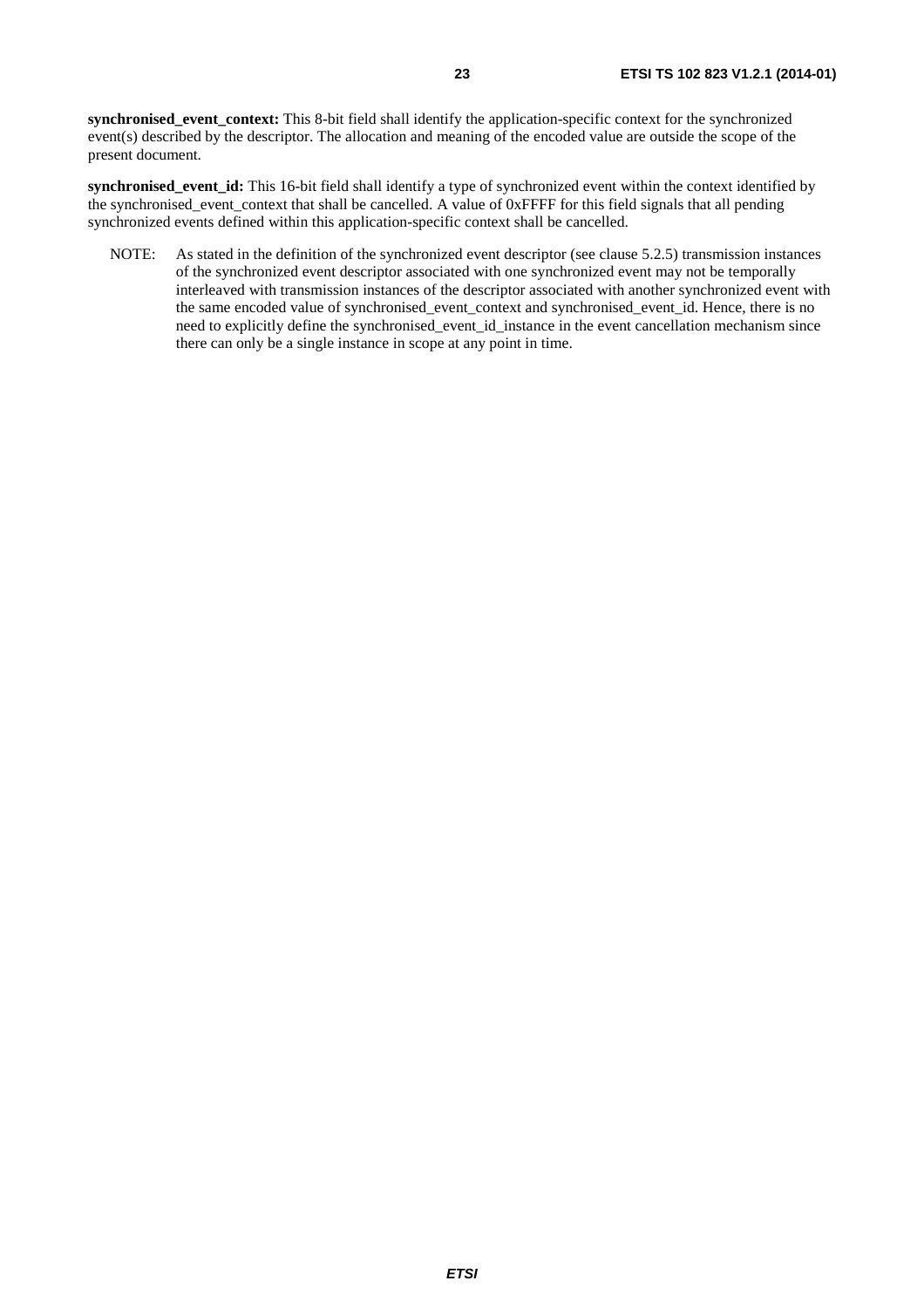# Annex A (normative): Timeline types

### A.1 Metadata content timeline

An item of linear content has an inherent timeline that advances in sync with its flow. To enable control over the presentation of an item of content by a (metadata) application this inherent timeline can be expressed in terms of what MPEG refers to (in ISO/IEC 13818-1 [1]) as the metadata content timeline.

To enable any point in an item of content to be unambiguously identified the value for the metadata content timeline associated with it shall be unique. To achieve this the following rules regarding the metadata content timeline shall be observed:

- An item of content is a continuous entity; hence the metadata content timeline associated with it shall be continuously advancing.
- NOTE 1: Obviously during broadcast the playout of an item of content may be paused. However, when this occurs the metadata content timeline is inherently paused.
- The rate at which the metadata content timeline advances shall be both constant and positive.

NOTE 2: This precludes the wrapping of the metadata content timeline.

- Whatever units are used for the metadata content timeline it shall advance in sync with the flow of the item of content. I.e. the metadata content timeline shall be locked to the sampling clock of the item of content.
- NOTE 3: This means that even if a standard unit of time is used for the metadata content timeline, e.g. milliseconds, the metadata content timeline advances in sync with the item of content even if the result is that it drifts with respect to time as determined by some other master system clock or even absolute time as determined by an atomic clock.
- Positive discontinuities in the value of the metadata content timeline may occur.
- NOTE 4: This is to accommodate editorial use of timelines, e.g. start each new scene in a film on a significant value such as a whole number of minutes.
- The metadata content timeline may take any initial value, i.e. at the start of the item of content.

The following are examples of valid metadata content timelines:



**Figure A.1: Valid metadata content timelines**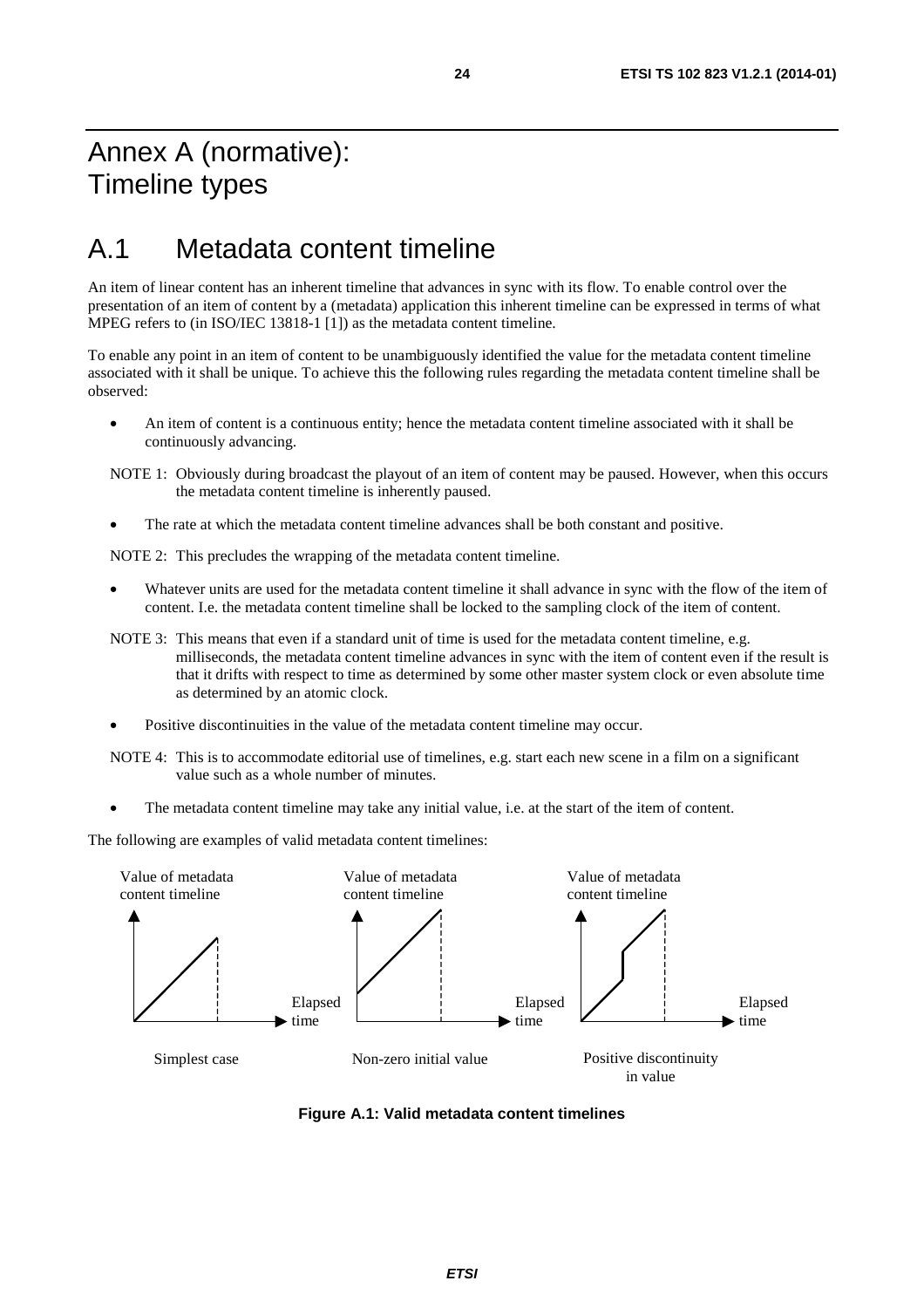The following are examples of invalid metadata content timelines:



**Figure A.2: Invalid metadata content timelines** 

# A.2 Broadcast timeline

The broadcast timeline provides a means to convey a metadata content timeline during the broadcast of an item of content. This is required to address a number of issues:

- Broadcast capacity is finite; hence it may not be possible to transmit values for the metadata content timeline at the same granularity at which the receiver may need to access it. Furthermore, broadcast systems can be lossy due to transmission errors. In both cases it will be necessary for the receiver to be able to extrapolate from received value of metadata content timeline to generate other values needed to control the presentation of the item of content.
- Whilst an item of content is itself a continuous entity, its broadcast may be discontinuous, e.g. split by adverts or a news bulletin. The advancement of the conveyed metadata content timeline needs to be paused in sync with the item of content.
- NOTE: Pausing a metadata content timeline does not necessarily require a broadcast timeline to be paused, which could be used to skip adverts (see Annex B).
- The metadata content timeline may potentially be defined using a number of different time formats. To reduce the work that needs to be done by a receiver, the encoding used to convey the metadata content timeline in the broadcast stream should be both constrained and easy to manipulate.

The broadcast timeline shall be encoded such that its value is the same as that of the metadata content timeline at the point in the item of content currently being played out. This has two consequences:

- The rate of advancement of the broadcast timeline is synchronized to the rate of advancement of the metadata content timeline, which in turn (as defined in clause 5.2.2) is synchronized with the flow of the item of content being played out. This is true regardless of the format used for the encoding of the broadcast timeline.
- If the playout of an item of content is paused the broadcast timeline needs to reflect the fact that advancement of the metadata content timeline will also have paused.

A broadcast timeline is conveyed through use of the broadcast timeline descriptor (see clause 5.2.2).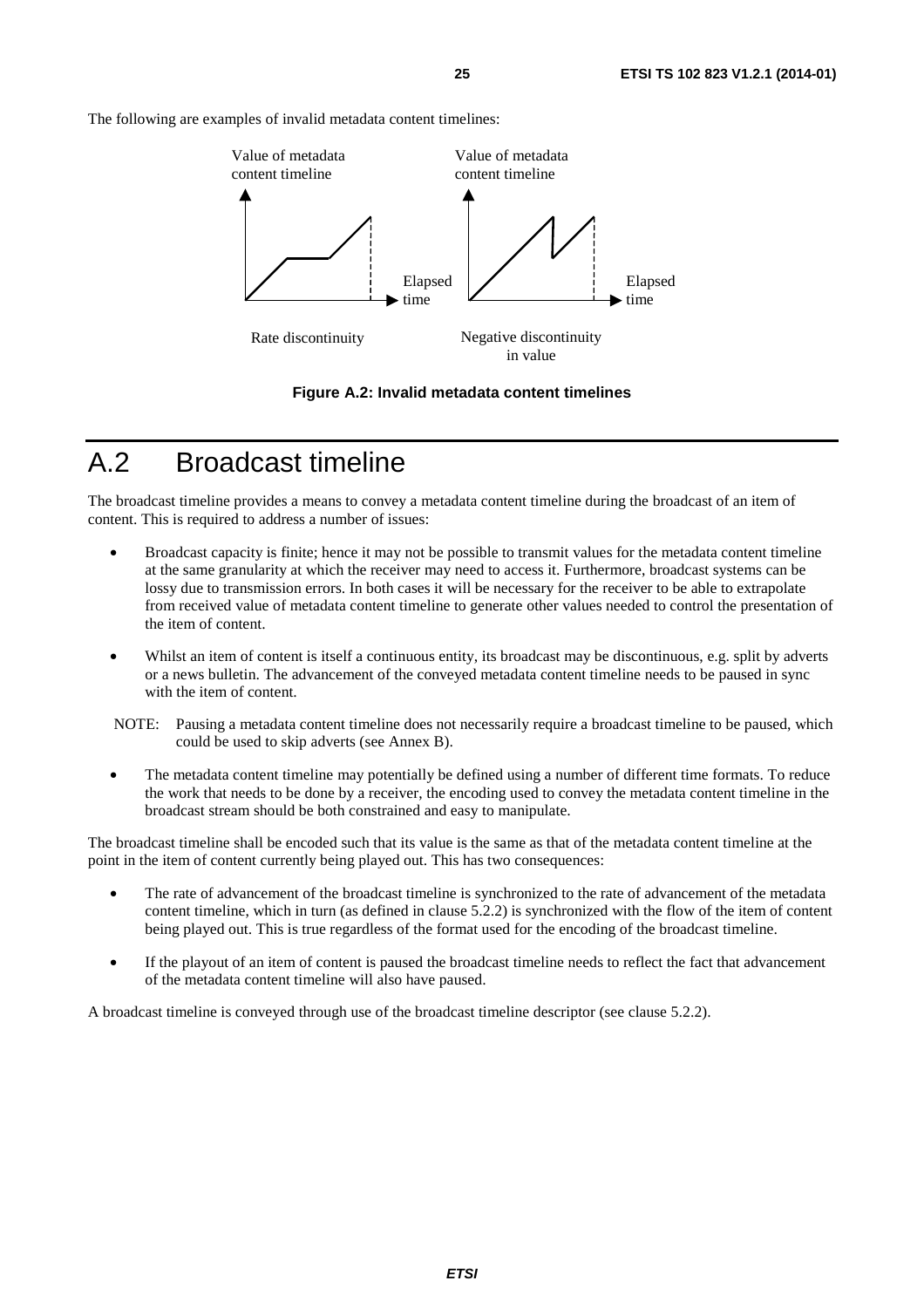# A.3 IEC 60461 time-code

A time-code is commonly embedded within video in the form of "HH:MM:SS:FF" as defined in IEC 60461 "Time and control codes for video tape recorders" [8]. As described in clause 5.2.2, broadcast timelines as defined by DVB are encoded using an unformatted tick count since it simplifies the task of processing time values in the receiver, particularly with respect to the offset encoding approach. This does not present a significant problem to the broadcaster or the receiver since embedded time-code in the video may be easily converted in timeline ticks and back again, e.g. 15 260 ticks at 25 ticks per second could equally be represented as "00:10:10:10".

It should be noted that at non-integer frame-rates, certain time-code values are skipped, which complicates any conversion. However, reliable conversion is still possible because the skipped values are deterministic, e.g. at 29,97 Hz picture numbers 0 and 1 at the start of each minute, except minutes 0, 10, 20, 30, 40, 50 are omitted from the count.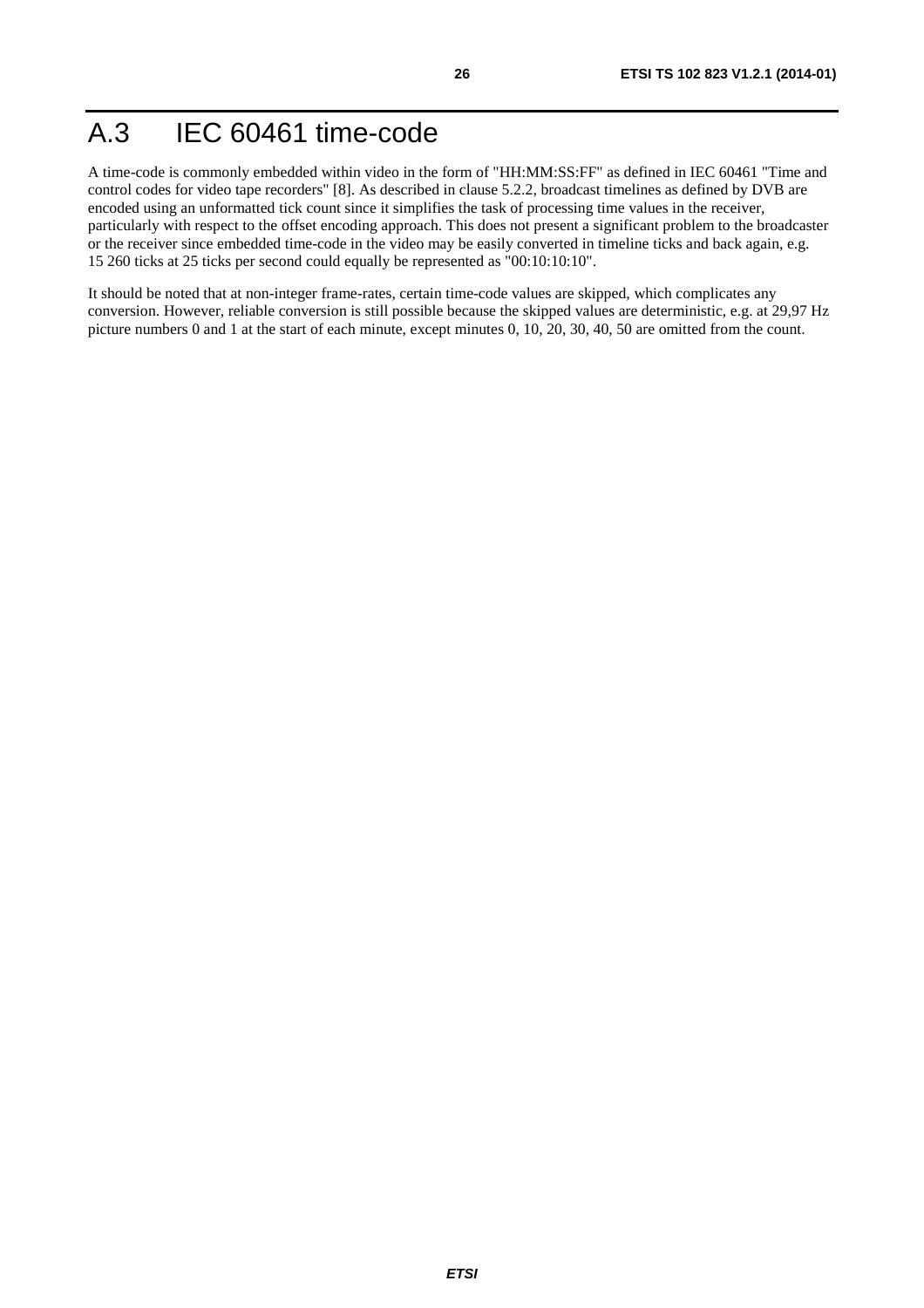## Annex B (informative): Using broadcast timelines

# B.1 Multiple timelines

### B.1.1 Introduction

The present document provides two means of supporting multiple timelines. Firstly, by defining multiple direct timelines and secondly, by defining one direct timeline and one or more offset timelines. These are not mutually exclusive, any combination of direct and offset timelines may be used. An application using timelines need not be aware by which means the timelines it is using are defined.

### B.1.2 Multiple timelines using direct timelines

Multiple direct timelines can be used concurrently. Each timeline will be uniquely defined and can have any tick rate suitable for the content the timelines are for. However, a receiver may not be capable of using more than one direct timeline at once due to limitations of resource.



**Figure B.1: Multiple direct timelines** 

During advertisements a direct timeline can be paused and a second, direct timeline, started. This simple method of managing timelines allows applications of timelines to ignore the insertion of advertisements, except perhaps for some knowledge of where in the original content advertisements are to be inserted.

Figure B.2 illustrates pausing a timeline for advert insertion. In this figure, "A" is the content timeline, which is paused during the advert, and "B" is the timeline for the advert, which only exists during the playout of the advert.



**Figure B.2: Advertisement insertion**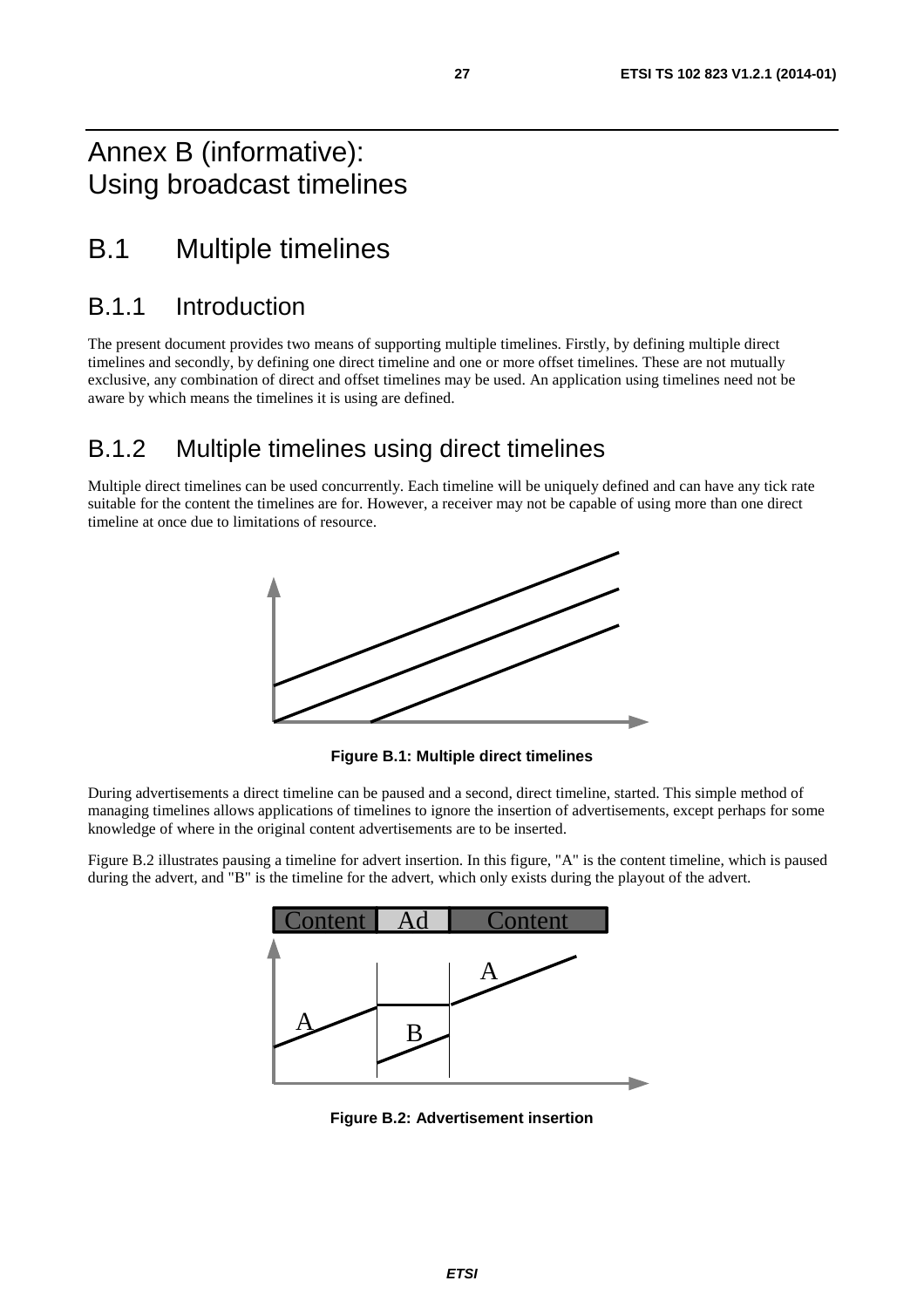### B.1.3 Multiple timelines using offset timelines

Another means of defining multiple timelines is using offset timelines defined relative to a common direct timeline. In this mode the offset timelines all have the same tick rate as the direct timeline. Offset timelines can be paused whilst the direct timeline continues, allowing advert breaks to be handled in the same way as for direct timelines. The advantage of using offset timelines is that it reduces the load on receiver resources. This is because only the direct timeline needs to be managed in a real-time manner: the offset timelines are locked to the direct timeline. These benefits are minimized if pausing of offset timelines is used.

For example, figure B.3 shows three timelines. Timelines (S) is the studio clock broadcast as a direct timeline. Timelines (A) and (B) are offset timelines defined relative to the studio clock by offsets ∆A and ∆B, respectively.



**Figure B.3: Multiple timelines using offsets** 

# B.2 Preventing advert detection

Pausing a broadcast timeline during advert breaks and inserting additional timelines (see figure B.2) could provide a means for receivers to discover when breaks occur. In many networks this might be a problem since a PVR could use this information to skip advertisements during playback and thus put revenue from advertising at risk. The present document supports modes of operation that do not reveal where advertisements occur.

Typically a broadcaster will know before broadcast when adverts will be inserted within an item of content and exactly how long those adverts are. In this situation multiple offset timelines can be defined shortly before the start of broadcast. One broadcast timeline will be required for each part of the item of content and one for any advert that requires a timeline. Since these broadcast timelines run throughout the duration of the content without pausing it is impossible to ascertain from the timelines when adverts will be inserted.

This method does require that any segmentation metadata or synchronized interactive application is authored using multiple timelines, which requires prior knowledge of when adverts are to be inserted but does not require prior knowledge of how long they will be.

For example, in figure B.4 an item of content is shown in two parts. The timeline for the first part is (A) and for the second part (A'). The timeline (B) is for the advert. A receiver has no way of telling if an advert break occurs from the timeline information. The content's segmentation metadata or the synchronized interactive application is authored with the knowledge of which timeline to use for each part of the content, and likewise for the advertisement.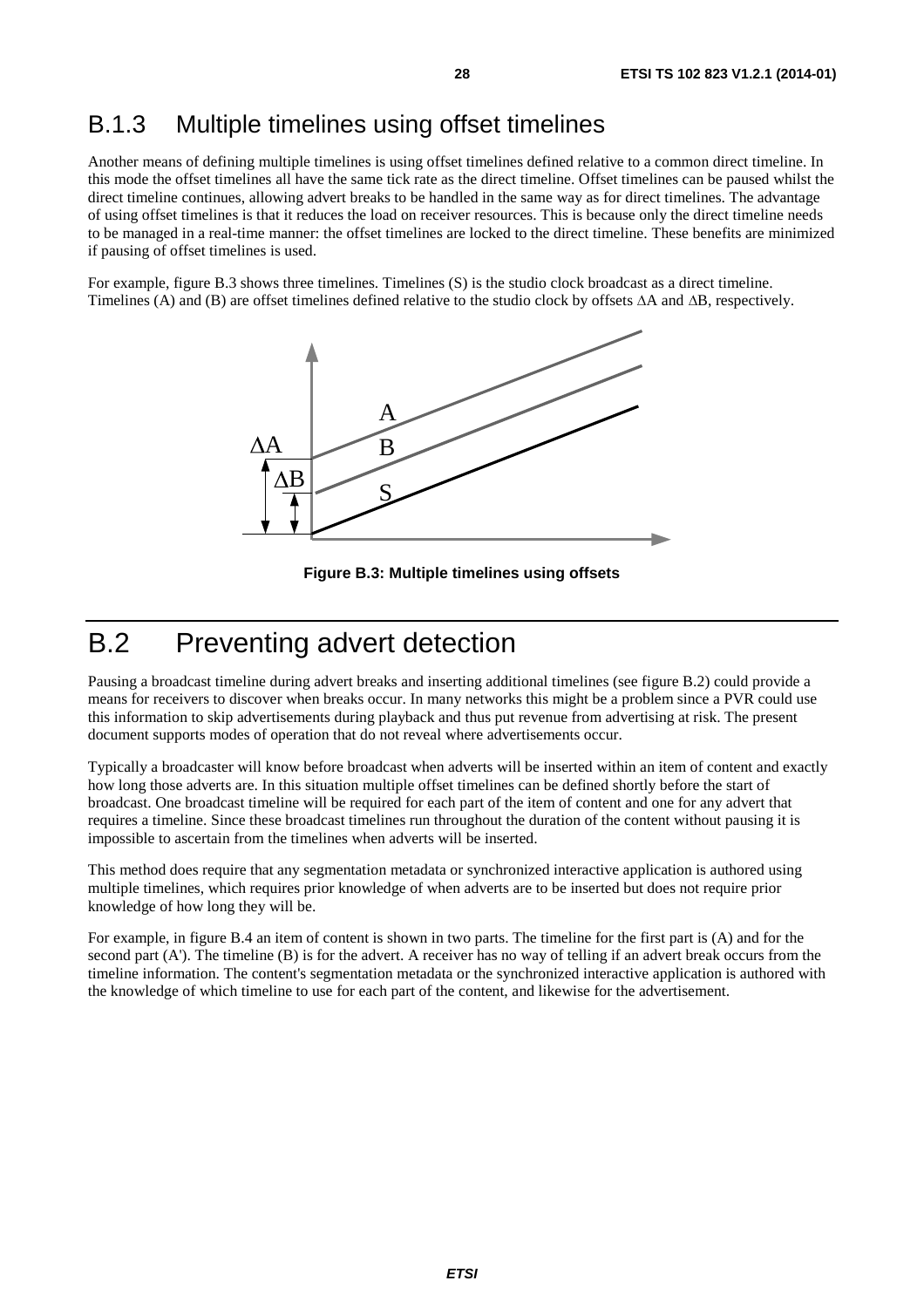

**Figure B.4: Avoiding advert detection** 

Other techniques for avoiding advert detection are also possible, such as different methods of obfuscating when breaks occur.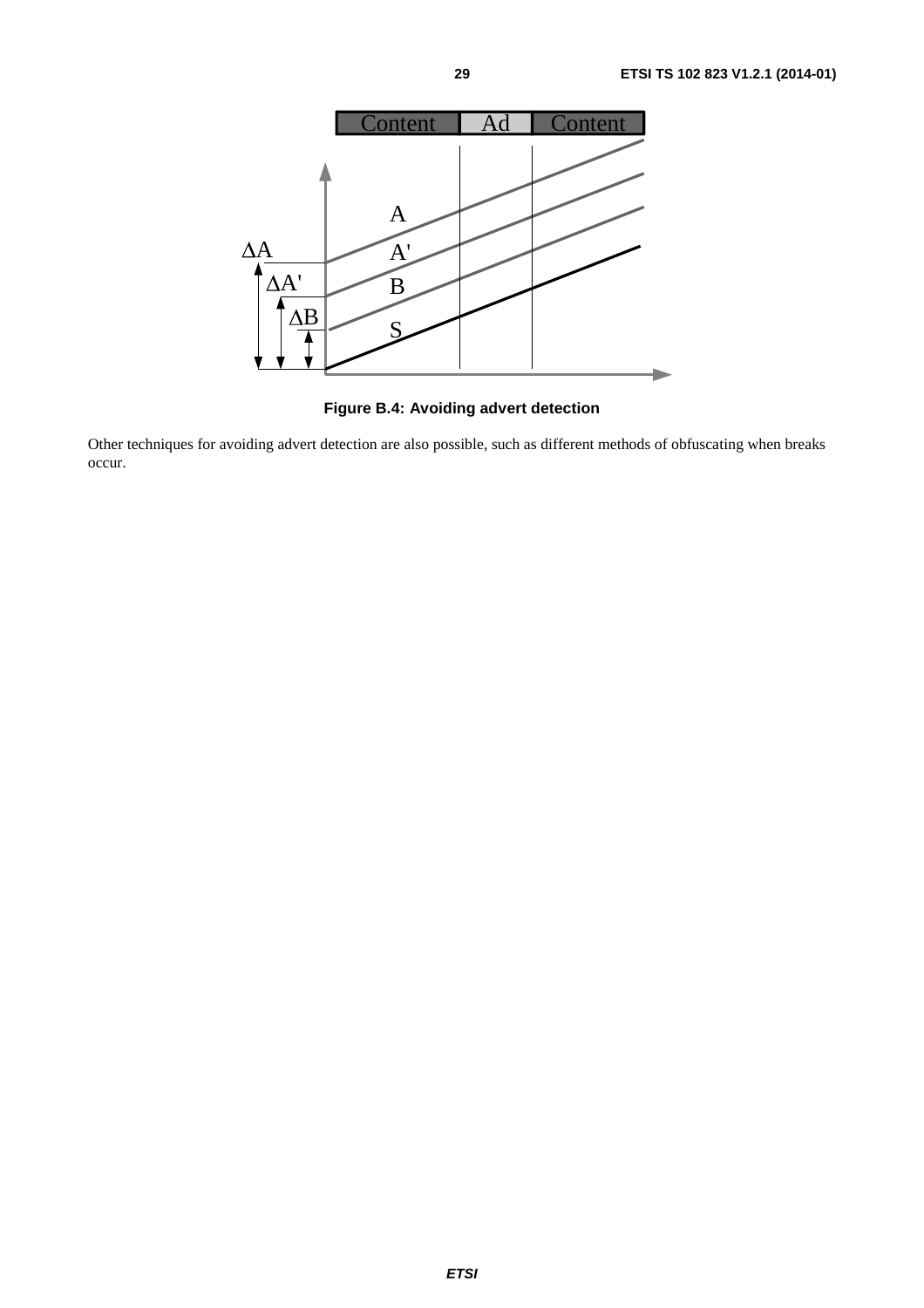# Annex C (informative): Broadcast timelines examples

# C.1 Direct broadcast timeline

This is the simplest possible example, where a direct broadcast timeline is defined through use of suitable coded instance(s) of the broadcast\_timeline\_descriptor. This broadcast timeline can be referenced using its broadcast\_timeline\_id. However, it should be noted that using this as an external reference may be dangerous since the value is only guaranteed to be unique within the scope of the synchronized auxiliary data stream (i.e. elementary stream) in which the relevant descriptor is delivered.

|  | Synchronsied Auxiliary Data Stream |            |  |
|--|------------------------------------|------------|--|
|  |                                    |            |  |
|  | <b>Auxiliary Data Structure</b>    |            |  |
|  |                                    |            |  |
|  | broadcast_timeline_descriptor      | (10 bytes) |  |

**Figure C.1: Direct broadcast timeline**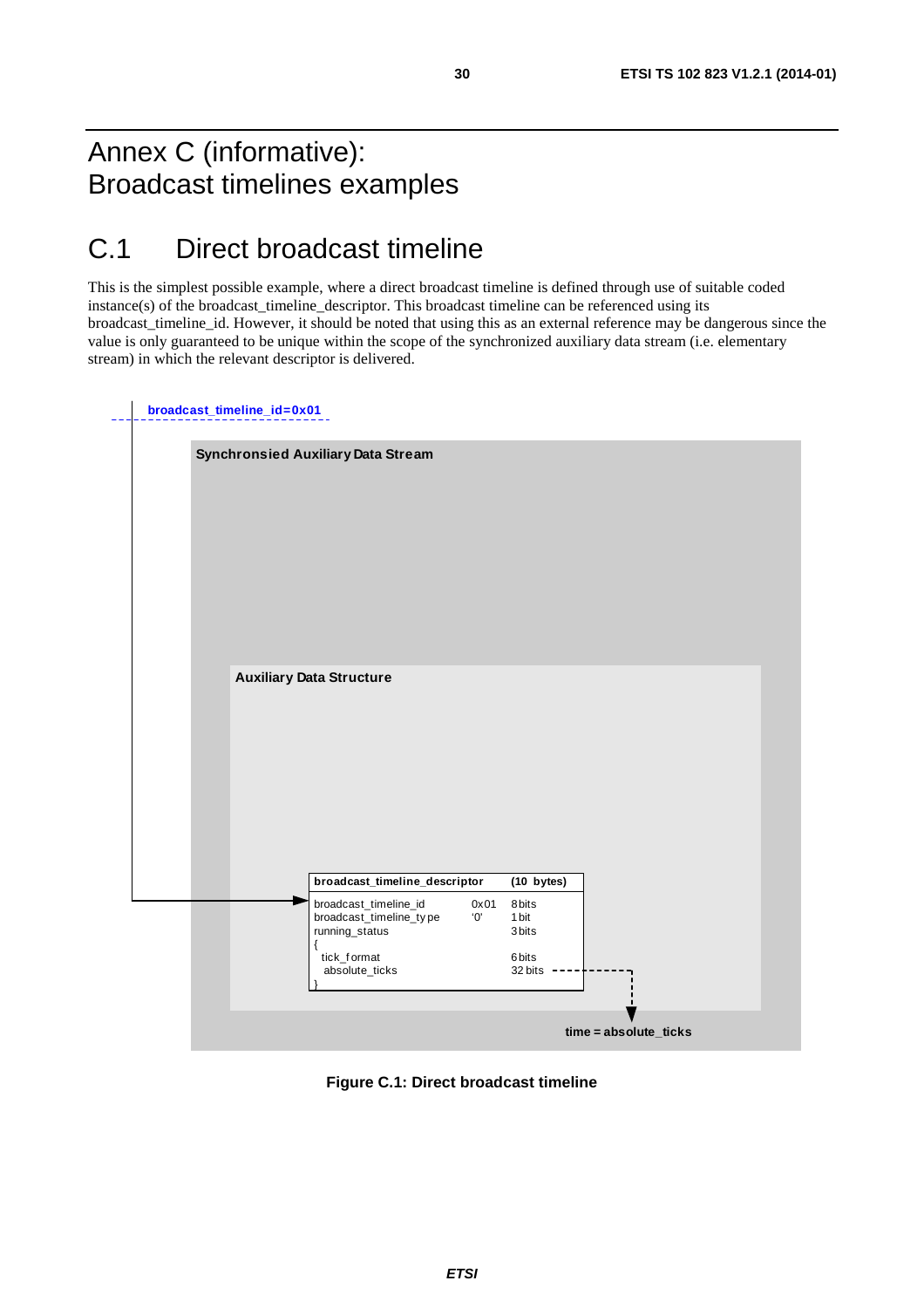# C.2 Offset broadcast timeline

This is a slightly more complex example, where an offset broadcast timeline is defined by reference to a direct broadcast timeline. As with the example in clause C.1, this broadcast timeline can be referenced using its broadcast\_timeline\_id. However, again it should be noted that using this as an external reference may be dangerous since the value is only guaranteed to be unique within the scope of the synchronized auxiliary data stream (i.e. elementary stream) in which the relevant descriptors are delivered.

|  | broadcast_timeline_id=0x02 |                                                                    |                        |                               |                                      |  |
|--|----------------------------|--------------------------------------------------------------------|------------------------|-------------------------------|--------------------------------------|--|
|  |                            | Synchronsied Auxiliary Data Stream                                 |                        |                               |                                      |  |
|  |                            |                                                                    |                        |                               |                                      |  |
|  |                            |                                                                    |                        |                               |                                      |  |
|  |                            |                                                                    |                        |                               |                                      |  |
|  |                            |                                                                    |                        |                               |                                      |  |
|  |                            |                                                                    |                        |                               |                                      |  |
|  |                            |                                                                    |                        |                               |                                      |  |
|  |                            |                                                                    |                        |                               |                                      |  |
|  |                            |                                                                    |                        |                               |                                      |  |
|  |                            |                                                                    |                        |                               |                                      |  |
|  |                            |                                                                    |                        |                               |                                      |  |
|  |                            |                                                                    |                        |                               |                                      |  |
|  |                            |                                                                    |                        |                               |                                      |  |
|  |                            | <b>Auxiliary Data Structure</b>                                    |                        |                               |                                      |  |
|  |                            | broadcast_timeline_descriptor                                      |                        | (10 bytes)                    |                                      |  |
|  |                            | broadcast_timeline_id<br>broadcast_timeline_type<br>running_status | 0x02<br>$^{\prime}$ 1' | 8 bits<br>1 bit<br>3bits      |                                      |  |
|  |                            | ₹<br>direct_broadcast_timeline_id 0x01<br>offset_ticks             |                        | 8bits<br>$32 \text{ bits } -$ |                                      |  |
|  |                            |                                                                    |                        |                               |                                      |  |
|  |                            |                                                                    |                        |                               |                                      |  |
|  |                            | broadcast_timeline_descriptor                                      |                        | (10 bytes)                    |                                      |  |
|  |                            | broadcast_timeline_id<br>broadcast_timeline_type<br>running_status | 0x01<br>'Ο'            | 8 bits<br>1 bit<br>3bits      |                                      |  |
|  |                            | ₹<br>tick_format<br>absolute_ticks                                 |                        | 6bits<br>32 bits $---$        |                                      |  |
|  |                            |                                                                    |                        |                               | time = absolute_ticks + offset_ticks |  |

**Figure C.2: Offset broadcast timeline** 

It is also possible for more than one offset broadcast timeline to be defined with reference to the same direct broadcast timeline.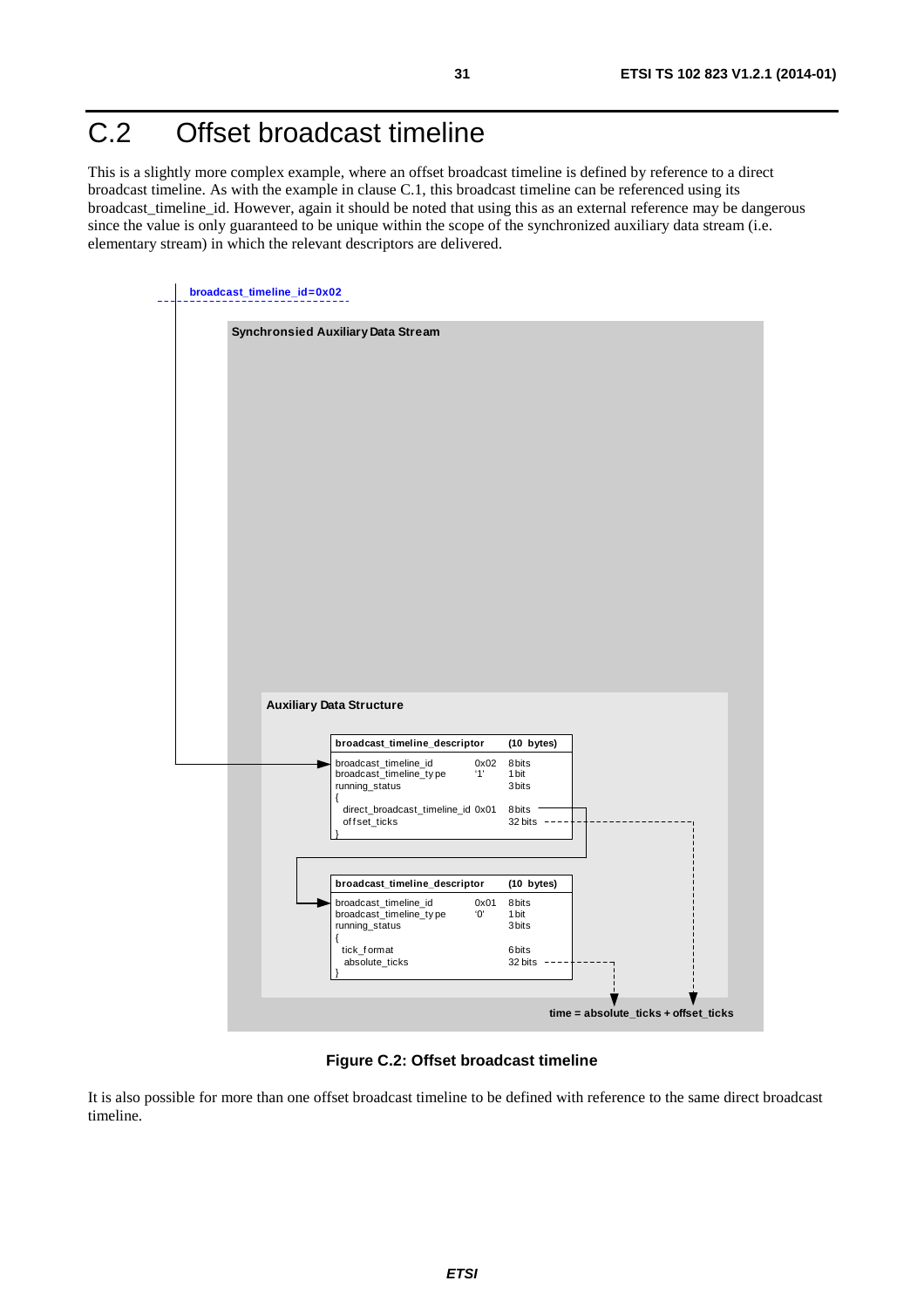# C.3 Implicit linking of a single broadcast timeline to an item of content

As described in the previous examples, the use of the broadcast\_timeline\_id as an external reference may not be reliable. Instead it will often be better to use a content identifier that has (ideally) a global scope. The linking from such a content identifier to a broadcast timeline can be achieved using the content\_labeling\_descriptor. In the following example a single (direct) broadcast timeline is implicitly associated with the item of content through appropriate coding of a content\_labeling\_descriptor. It would be just as valid to use the content\_labeling\_descriptor in this way to create an association with a single offset broadcast timeline.



**Figure C.3: Implicit linking of broadcast timeline to an item of content** 

An example of a content identifier would be the TV-Anytime CRID.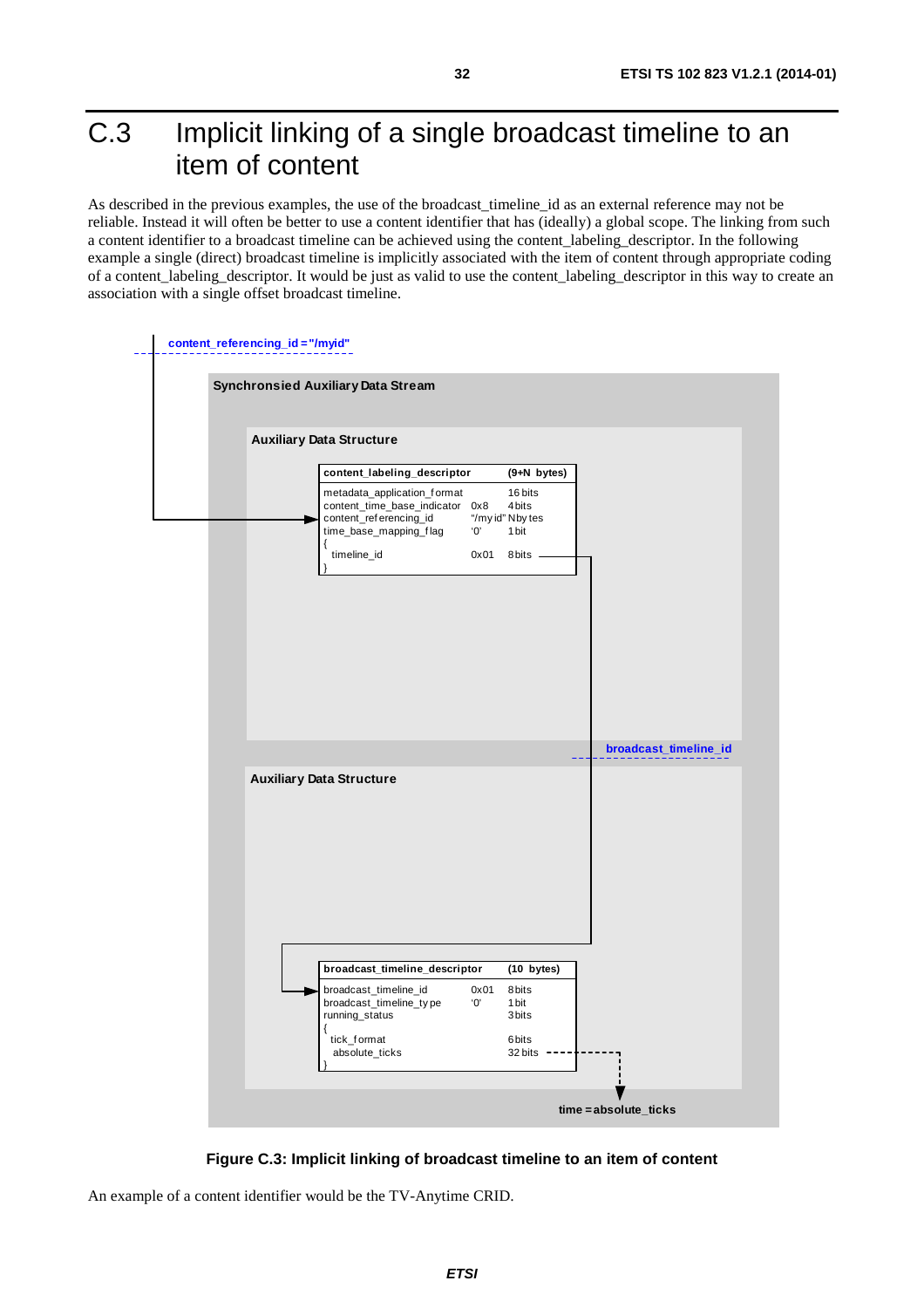# C.4 Associating multiple broadcast timelines with an item of content

In some scenarios it may be desirable to allow one or more broadcast timelines to be associated with an item of content and allow explicit references to the relevant one as required. This can be achieved through the use of a time\_base\_mapping\_descriptor. This can be linked to from a suitable content identifier via appropriate coding of a content\_labeling\_descriptor as in the following example.



**Figure C.4: Explicit external reference to a broadcast timeline**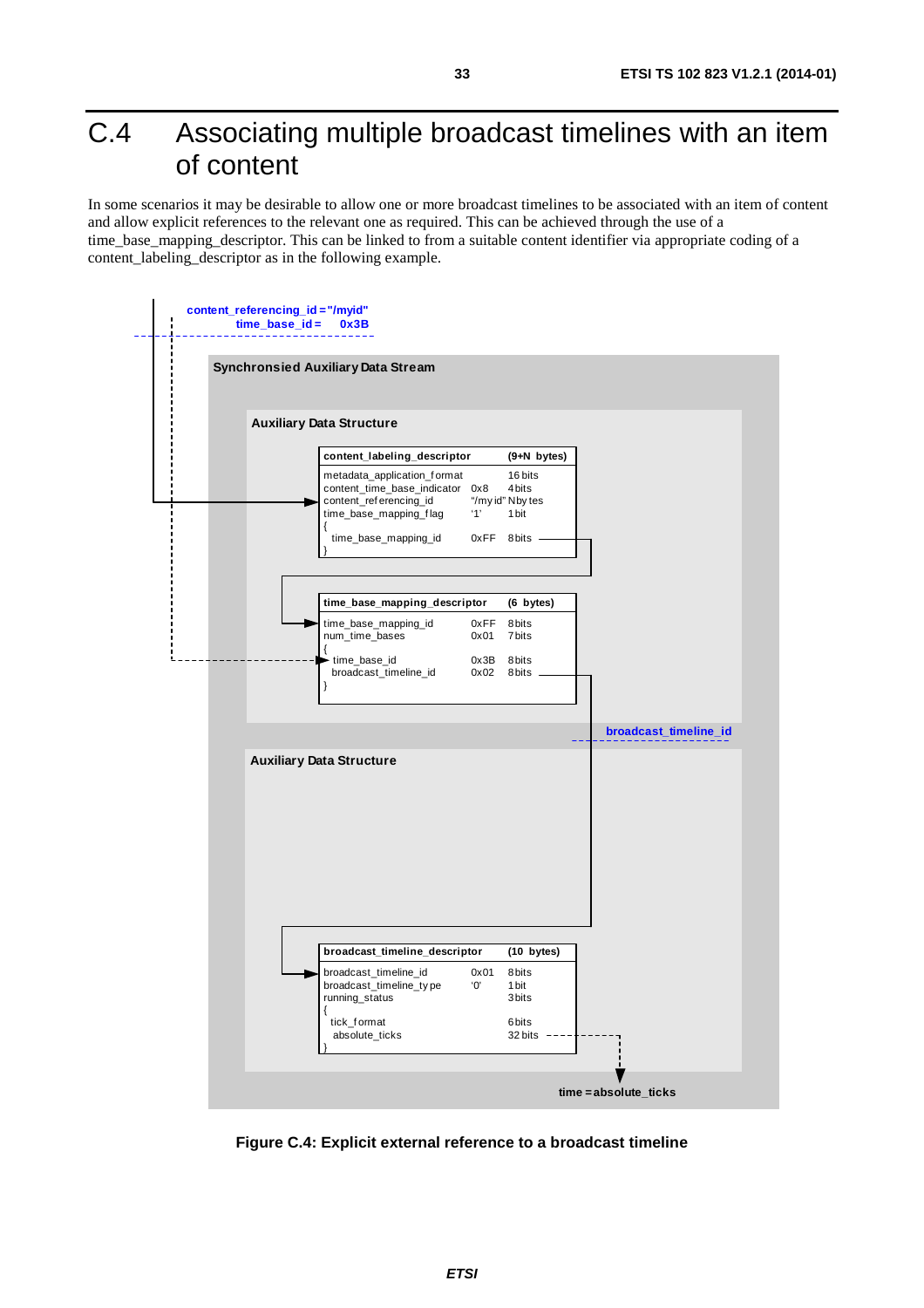It is equally valid to use the time\_base\_mapping\_descriptor on its own (i.e. not linked to from a content\_labeling\_descriptor) as in the following example. However, using the time\_base\_mapping\_id as an external reference may be dangerous since, as with the broadcast\_timeline\_id, it should be noted that the scope of uniqueness for allocated values is the synchronized auxiliary data stream (i.e. elementary stream) in which the relevant descriptor is delivered.



**Figure C.5: Independent use of timbase\_mapping\_descriptor**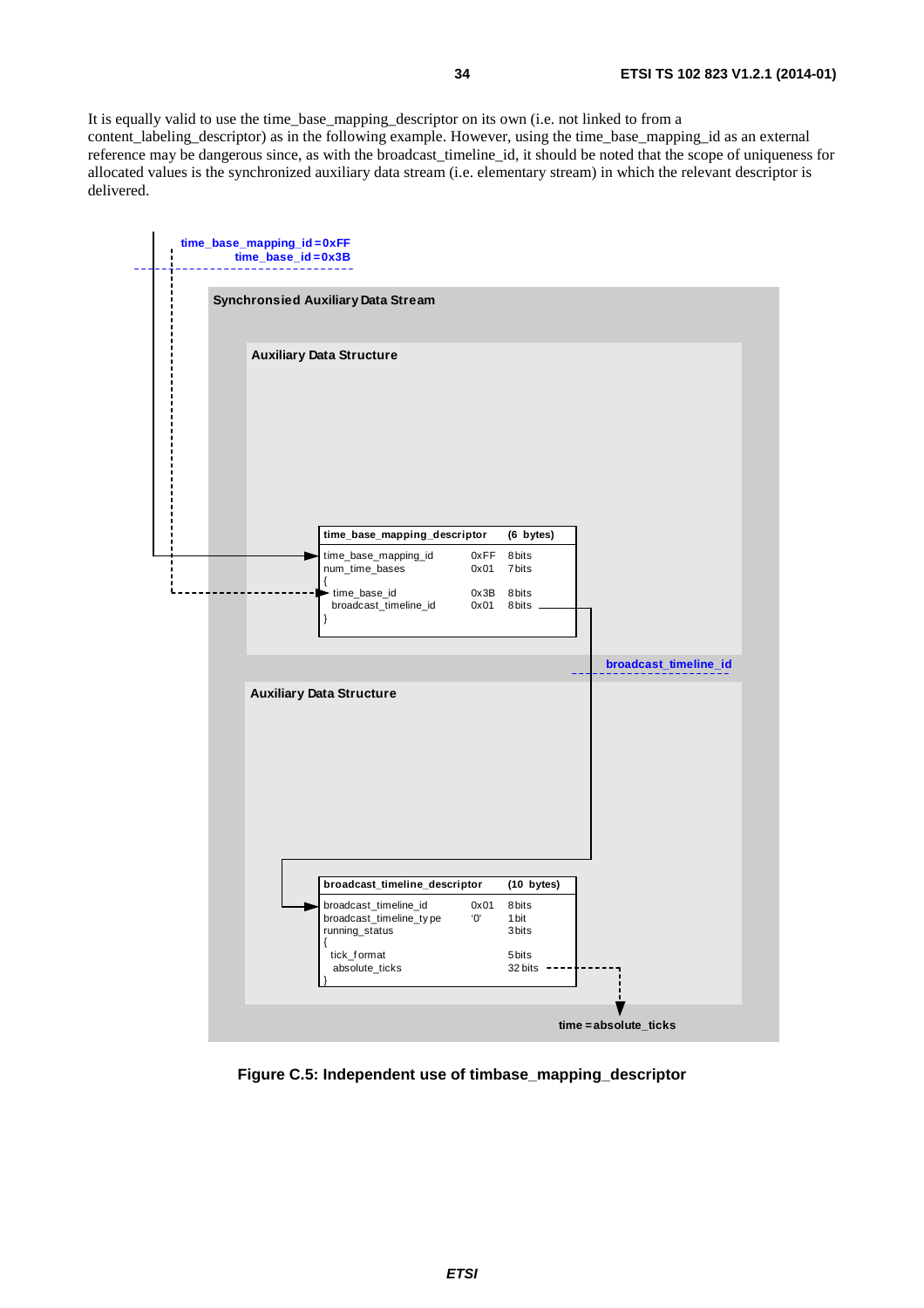# Annex D (informative): Broadcast timeline disruption in digital TV distribution systems

# D.1 Introduction

There are many reasons why the relationship between a broadcast timeline and the content to which it relates may be disrupted as they pass through digital TV distribution systems. One instance of this is insertion of new content such as adverts or trailers at a point between the originator of the content and the digital TV receiver.

Mechanisms by which insertion may be accomplished include the following:

- 1) The insertion completely replaces all elementary streams of the original content (including any original timeline) and this data is essentially discarded. E.g. a real-time feed from a network being replaced with local advertisements.
- 2) The insertion completely replaces all elementary streams of the original content (including any original timeline) but this data is not lost. When the insertion is completed, the original content resumes at the point of interruption without any loss. E.g. a non real-time distribution system where the original content is paused for the duration of the insertion.
- 3) The insertion replaces only the video and audio elementary streams of the original content and this data is essentially discarded. However, other elementary streams (including any original timeline) are passed through without modification. E.g. a real-time feed from a network being replaced with local advertisements.

Regardless of the insertion mechanism used it is possible that the point where the insertion occurs is either anticipated, where the nature and timing of the insertion is known in advance, or unanticipated, where the original content is unexpectedly interrupted.

This Annex describes the two scenarios in more detail and recommends how such insertions should be executed by the broadcaster and managed by the receiver.

# D.2 Anticipated content insertion

In this case, the temporal location for the insertion will have been anticipated in the original content. This case presents no significant challenges for the provision of a broadcast timeline and any associated events. Suitable techniques include the following:

- pausing the broadcast timeline for the duration of the insertion
- running the broadcast timeline (or timelines as described in Annex B) continuously through the insertion while ensuring that the values of time in this period are not used, either by metadata referencing the content or by scheduled events

The insertion of the new content could be performed before or after MPEG encoding. In addition, the component carrying the broadcast timeline could be removed from the service during the insertion. However, if the timeline is to be paused (through use of the running\_status field) it is important that any removal occurs only after the pause has been signalled. Similarly, to allow receivers to recreate the timeline accurately following the end of the insertion, the timeline component needs to be returned prior to the timeline being resumed.

Where a timeline has been paused or removed, it is recommended that the prev\_discontinuity\_ticks field be encoded in the broadcast timeline descriptor for a period following the resumption of the timeline.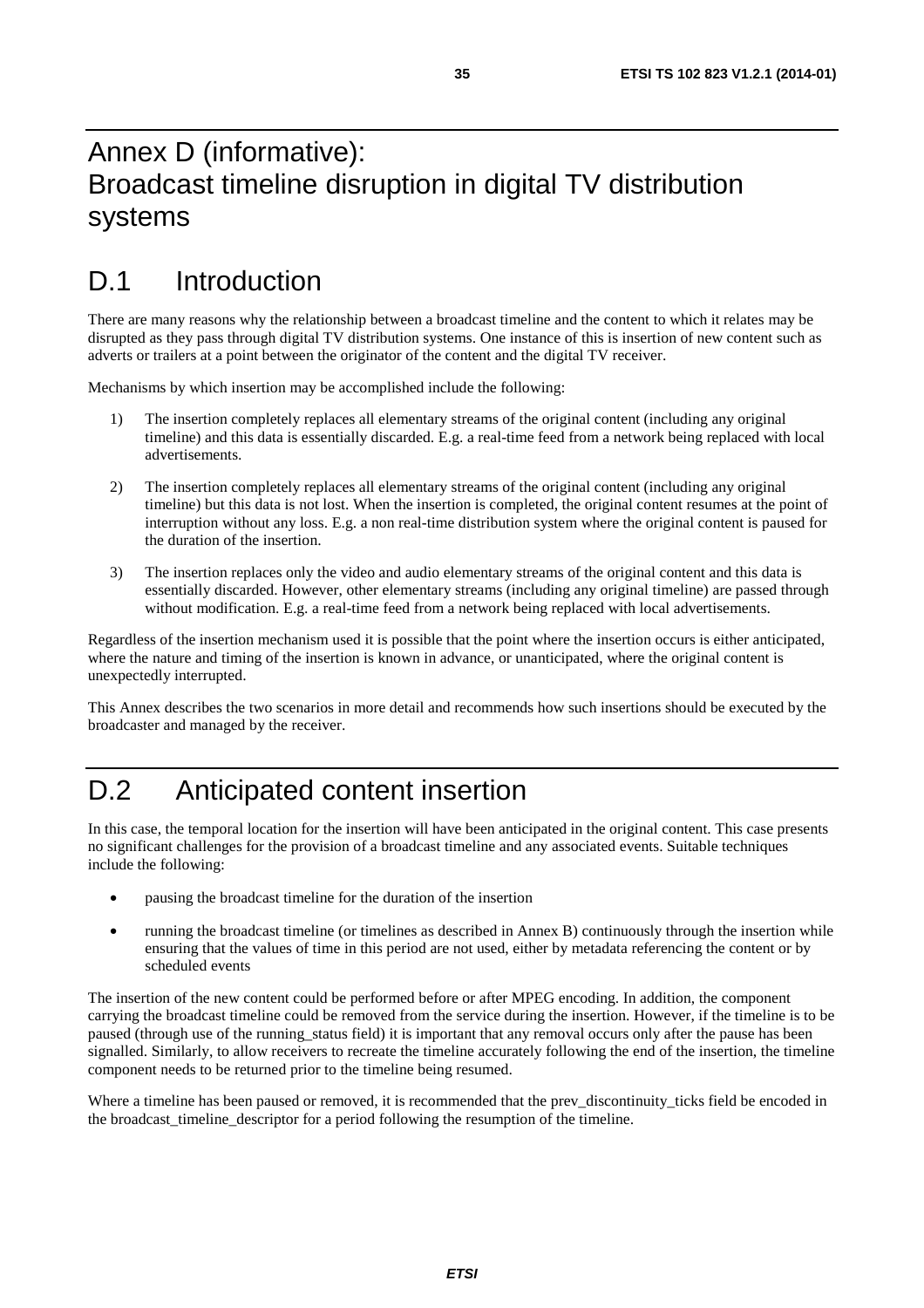# D.3 Unanticipated content insertion

In this scenario, the timeline for the original content will never be paused (through use of the running\_status field) because by definition the timing of the insertion is not known at the point of timeline generation.

Where the insertion mechanism is simply to replace (and discard) the original content the original timeline will effectively continue to advance during any downstream insertion.

Where the insertion mechanism is to pause the playout of the original content the state of the original timeline will be somewhat ambiguous: ideally its running\_status should be "paused" but as stated above this will not occur.

In both cases the result is that during the insertion it may be unreliable, and so undesirable, for receivers to attempt to track the original timeline (and possibly fire any associated events).

It is therefore recommended that for this scenario, the elementary stream carrying the broadcast timeline be removed from the PMT during the insertion. Although the detection of this removal can never be frame accurate, this provides a positive removal event that can be detected quickly by the receiver. Broadcasters will need to consider the trade off between premature removal of the timeline and the possibility of timeline related events and actions occurring after the start of the insertion

Following the return of the timeline component in the PMT, a receiver can only recreate an accurate timeline once the first broadcast timeline descriptor has been received.

# D.4 Recommendations for insertion

To summarize, when content is being inserted at locations not anticipated in the original content, the following recommendations apply:

- Where it is not possible or appropriate to pause the broadcast timeline during the insertion, the component carrying the timeline should be removed from the PMT.
- If the new inserted content also has a timeline, some co-ordination is required to agree partitioning of relevant name- and number-spaces to allow independent allocation without risk of clash. The precise manner in which the change should be signalled will be application-specific. For example, where the timeline is referenced using a content\_labelling\_descriptor, this descriptor could be changed to reference an alternative timeline during the insertion; where the timeline is referenced from a DSM-CC carousel, the timeline component could be replaced by another using a different component tag.

# D.5 Recommendations for receivers

To ensure reliable usage of timelines in the presence of downstream content insertion, receivers will continually monitor the PMT of the relevant service. Timeline information is only valid whilst the elementary stream in which the relevant broadcast\_timeline\_descriptors are delivered remains present.

Where a timeline has been located via a content\_labelling\_descriptor, this descriptor should also be monitored for changes.

When a new timeline component is added to a service, receivers should consider the timeline undefined until the first broadcast\_timeline\_descriptor is received, regardless of whether or not the component has been present previously. With recorded content, a receiver may be able to extrapolate a timeline back to the end of the discontinuity depending on the information in the first received descriptor.

NOTE: All of the above applies only where the receiver can positively confirm that a timeline has been removed. Temporary loss of timeline descriptors due to reception errors or other corruption should be managed by interpolation, as described in clause 5.2.2 of the present document.